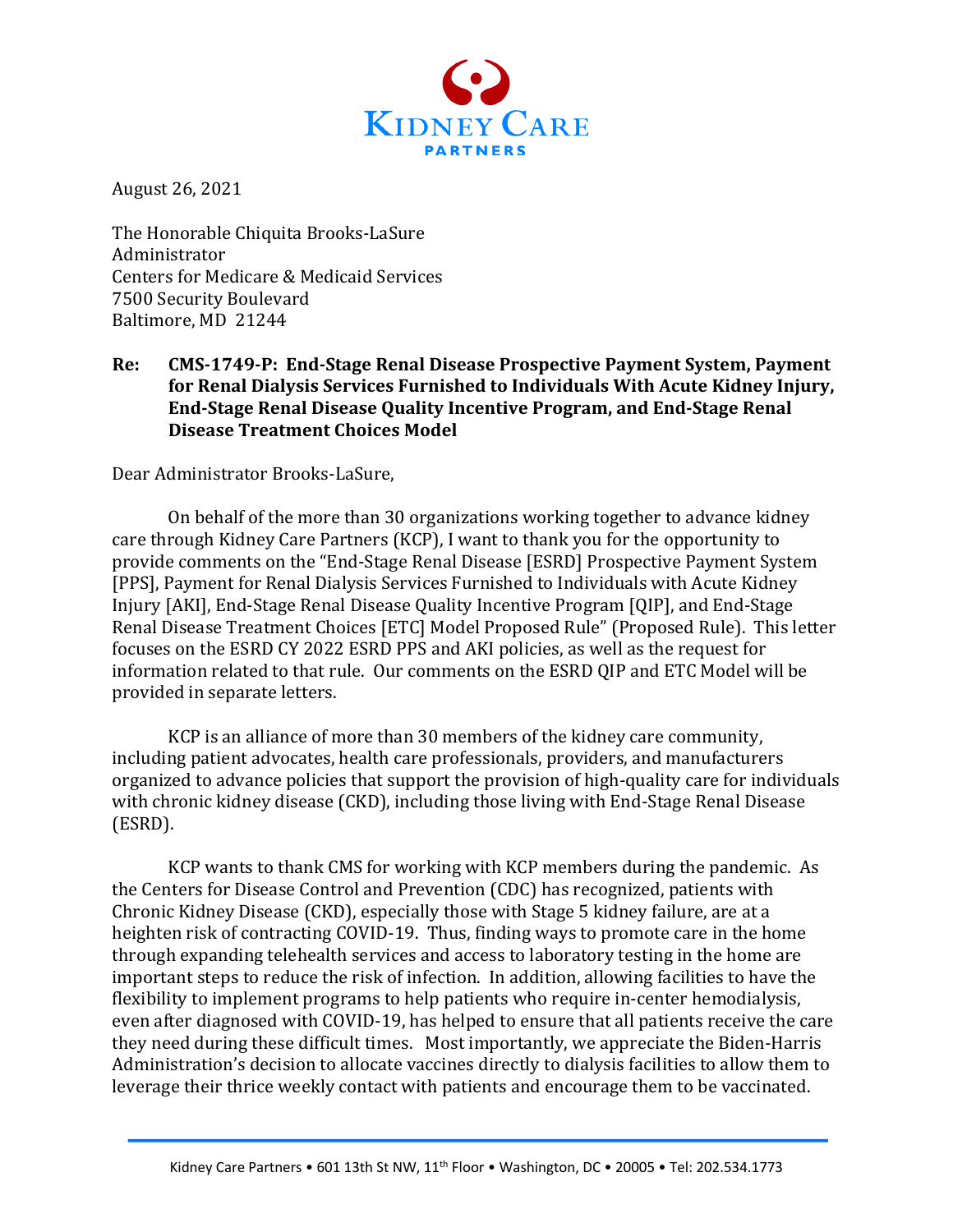The Honorable Chiquita Brooks-LaSure August 26, 2021 Page 2 of 25

In addition, we strongly support the Administration's efforts to address inequities in health care. As we described in detail in our July letter to the Office of Management and Budget (OMB) request for information "Methods and Leading Practices for Advancing Equity and Support for Underserved Communities Through Government," patients with kidney disease are disproportionately from communities of color and experience inequities in the delivery of health care. Throughout this letter, KCP makes recommendations that we believe will help address this systemic problem.

However, the modifications to the ESRD PPS and QIP alone are not enough. The systemic barriers to accessing basic health care likely play a substantial role in these individuals developing kidney disease and progressing to kidney failure. The leading causes of CKD and ERSD are hypertension, diabetes, and obesity. Black and Hispanic individuals are diagnosed with these diseases more than other Americans.<sup>1</sup> We know from several years of research that people of color have greater difficulties accessing preventive care and chronic disease management services.<sup>2</sup> It is very likely that the challenges these individuals faced when trying to access basic health care services resulted in chronic diseases, such as diabetes, obesity, and heart disease, not being fully managed, which led to the development of kidney disease. KCP renews its commitment to work with CMS and other federal agencies to find ways to address these challenges that exist prior to an individual's kidneys failing.

# **I. Comments on CY 2022 ESRD PPS**

KCP supports several of the updates that CMS proposes for CY 2022. We also recommend modifications to the outlier pool and the use of comorbid case-mix adjusters. While we continue to recommend changes to the age and weight patient-level adjusters, as well as to the facility-level rural and low-volume adjusters, we recognize that CMS intends to address these larger reforms in a future rule, so have focused on those comments in the Request for Information section of this letter. However, we believe the recommendations in this section could and should be implemented for CY 2022.

KCP recognizes the end of the phase-in for the wage index adjustment and supports the final phase-in of the wage index. As noted in previous letters, we would like to work with CMS to consider ways to better tailor the wage index for the ESRD program.

<sup>1</sup> Richard V. Reeves & Faith Smith. "Up Front: Black and Hispanic Americans at Higher Risk of Hypertension, Diabetes, and Obesity: Time to Fix Our Broken Food System." *Brookings.* 

https://www.brookings.edu/blog/up-front/2020/08/07/black-and-hispanic-americans-at-higher-risk-ofhypertension-diabetes-obesity-time-to-fix-our-broken-food-system/ Aug. 7, 2020). accessed June 28, 2021. <sup>2</sup>Kenneth E. Thorpe, Kathy Ko Chin, Yarira Cruz, *et al.* "The United States Can Reduce Socioeconomic Disparities by Focusing on Chronic Diseases." *Health Affairs* (Aug. 17, 2017)

https://www.healthaffairs.org/do/10.1377/hblog20170817.061561/full/. accessed June 20, 2021.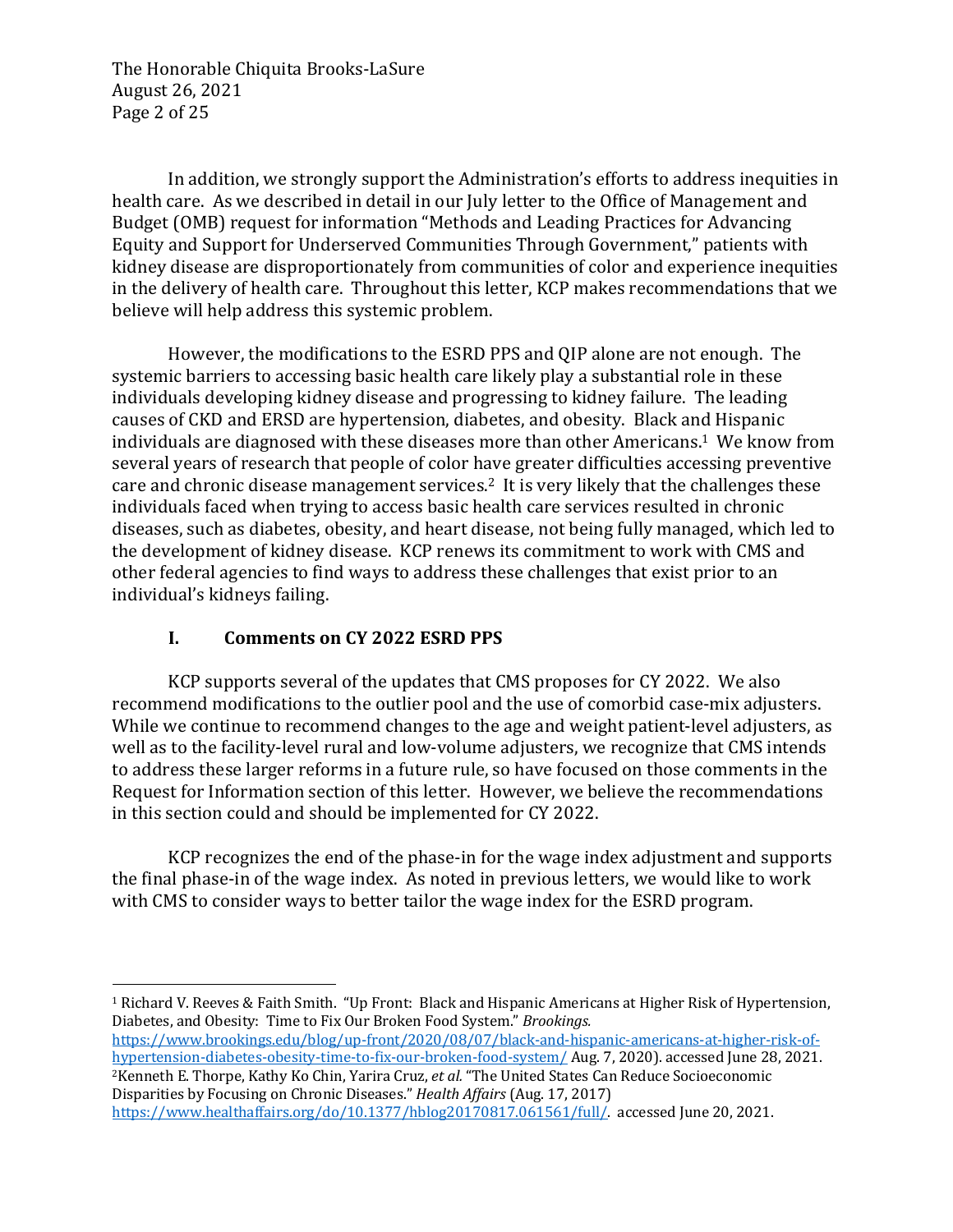The Honorable Chiquita Brooks-LaSure August 26, 2021 Page 3 of 25

KCP also supports the updated calculation to the base rate. We recognize that CMS does not have the authority to eliminate the productivity factor adjustment from this calculation, but reiterate our concern that the overall negative Medicare margins (which remain low even when the temporary TDAPA amounts are removed for the margin analysis) and the experience of dialysis facilities argues against the idea that productivity can be improved year-over-year.

### A. **KCP** support adjusting the Outlier Pool and continues to recommend that CMS address the systemic under-payment created by the current policy.

Since the inception of the ESRD PPS, the outlier pool withhold amount has been a difficult policy to implement. While no one in the kidney community expects a dollar-fordollar match between the withhold and the amount paid out, there is no question that the outlier amounts paid out have consistently and substantially missed the mark for the past 10 years.

The loss of these dollars to the system is significant. The Moran Company estimates that at least \$6.29 per treatment intended for patient care "leaked" out of the bundle due to sequestration, the QIP cuts, and the outlier pool shortfall. Given changes in the data set, The Moran Company has not been able to draw a clear comparison for the "leakage" for adjusters, but historically those loss were also significant. These are dollars that were supposed to go to patient care and education, but have been lost to the system. Given the disproportionate impact of kidney disease on Black and Hispanic individuals, the outlier pool is perpetuating an inequity in the funding of health care services for these marginalized individuals that could be easily addressed.

We appreciate that CMS has recognized that nearly each year the outlier pool has failed to pay out at the predicted 1.0 percent level. There has only been one year out of the last 10 when the outlier pool has even come close to meeting that level. As we have noted in previous letters, the statute does not mandate that the outlier pool withhold 1.0 percent. We again encourage CMS to align it with the actual amount being paid out. In this case, because the CY 2020 claims data showed that outlier policies represented 0.6 percent of total payments, $3$  Given this data point, CMS could set the CY 2022 outlier pool at 0.6 percent. While we understand the proposals to change the FDL and MAP amounts, these efforts have not worked to right-size the outlier pool in the past. The fact that the problem has been consistent during the last 10 years suggests a different solution is necessary to address the problem.

Addition, KCP is concerned that the withheld dollars are not returned to the system to go to patient treatment and education. Any year when the outlier pool retains dollars

<sup>&</sup>lt;sup>3</sup>Display Copy of Proposed Rule page 24.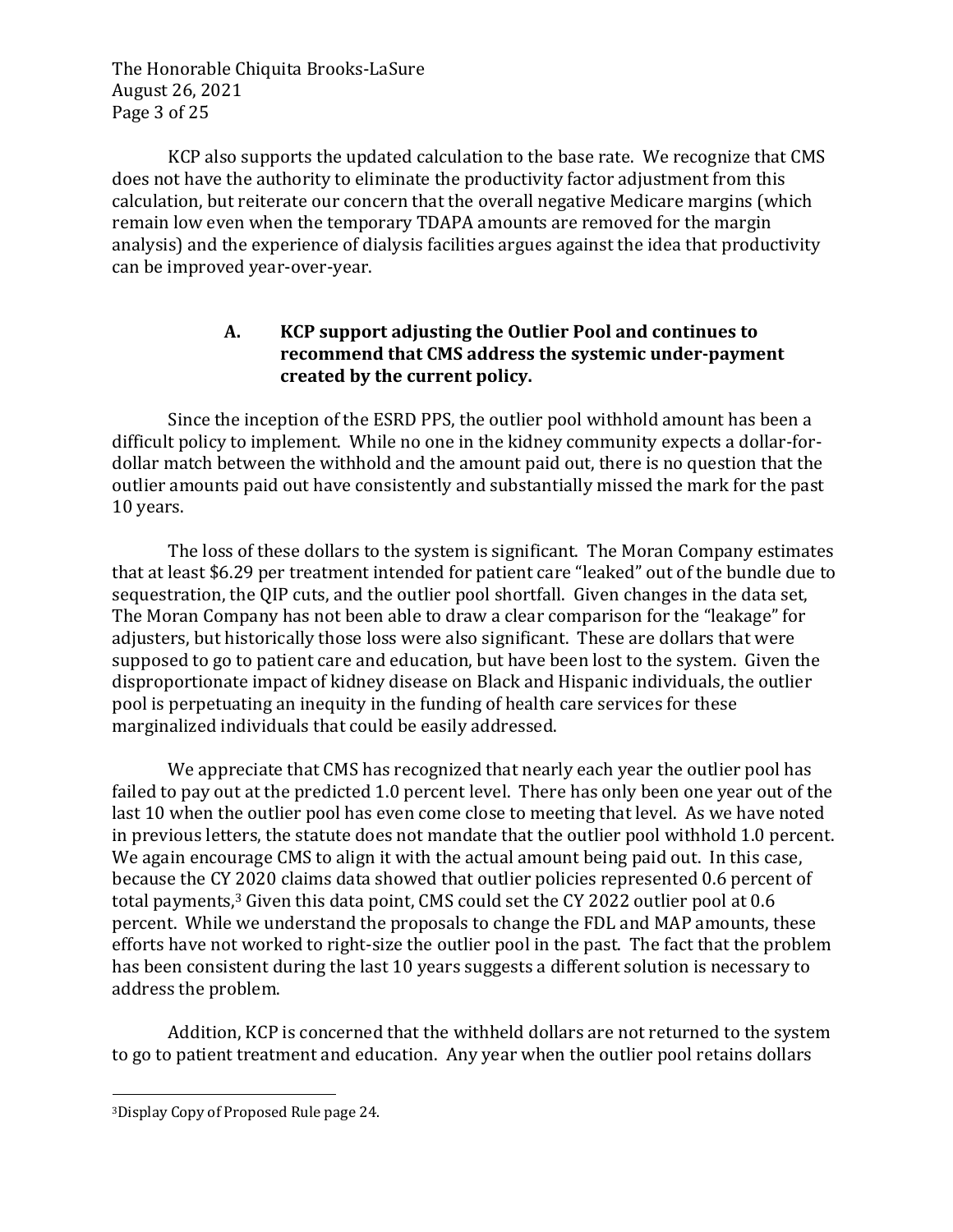The Honorable Chiquita Brooks-LaSure August 26, 2021 Page 4 of 25

that are not paid out, KCP recommends that CMS reallocate those dollars to support reducing the barriers that create inequities in the care dialysis patients receive. These funds could be used to support educational programs, support pilot programs related to improving specific health care outcomes (such as nutrition), or simply returned to the system as an increase in the base rate. We appreciate that some of these ideas may need to be addressed with legislation, but we also believe that it is important to consider creative solutions to this long-standing problem that can help those patients most in need.

Additionally, with the advent of new products entering the ESRD bundle and qualifying for outlier payments, there may be a shift of the patients who qualify for outlier payments. It is also important to address this emerging issue to protect access to the current services that qualify for outlier payments, as well as the innovative products. The Moran Company has found that the cases qualifying for outlier payment could shift dramatically. The proportion of the outlier payments associated with patients receiving any new drug are likely to increase. Based its analysis of the inclusion of the first new drugs into the bundle, The Moran Company found that many patients whose treatments historically qualified for outlier payments would no longer qualify under the current policy due to the significant increase in the outlier threshold. Any new product that qualifies for the outlier pool and has a significant cost associated with it will lead to higher threshold amounts. This result will make it more difficult for the outlier pool to support the costs associated with other products, because those costs alone may no longer meet the higher threshold. This situation could lead to the outlier pool being primarily consumed by a single group of services.

There are likely different ways to address this issue as new products enter the bundle. KCP would like to work with CMS on developing a long-term solution to ensure outlier availability to mitigate losses incurred by facilities that treat patients with higherthan-average costs and to apply the outlier payments to a variety of high-cost patients. For a more detailed discussion, please refer to Section IV.B. below.

#### B. KCP encourages CMS to eliminate the remaining comorbid case**mix adjusters.**

KCP appreciates the preamble discussion noting that CMS will consider revisions to the ESRD PPS in the next rulemaking cycle, including re-examining the patient- and facilitylevel adjusters. We have provided responses to the Request for Information in Section III of this letter reiterating our requests to revise the age, weight, rural, and low-volume payment adjustment adjusters. However, we believe that CMS could address the problem of the comorbid case-mix adjusters for CY 2022, as it did when it removed bacterial pneumonia and monoclonal gammopathy for CY 2015. As MedPAC and The Moran Company analyses show, facilities are not claiming these adjusters. Additionally, there has been no evidence that patients with any of these comorbid conditions have difficulty accessing care. The comorbid case-mix adjusters are patient characteristics for which CMS has the discretionary authority to establish; the statute does not mandate their creation or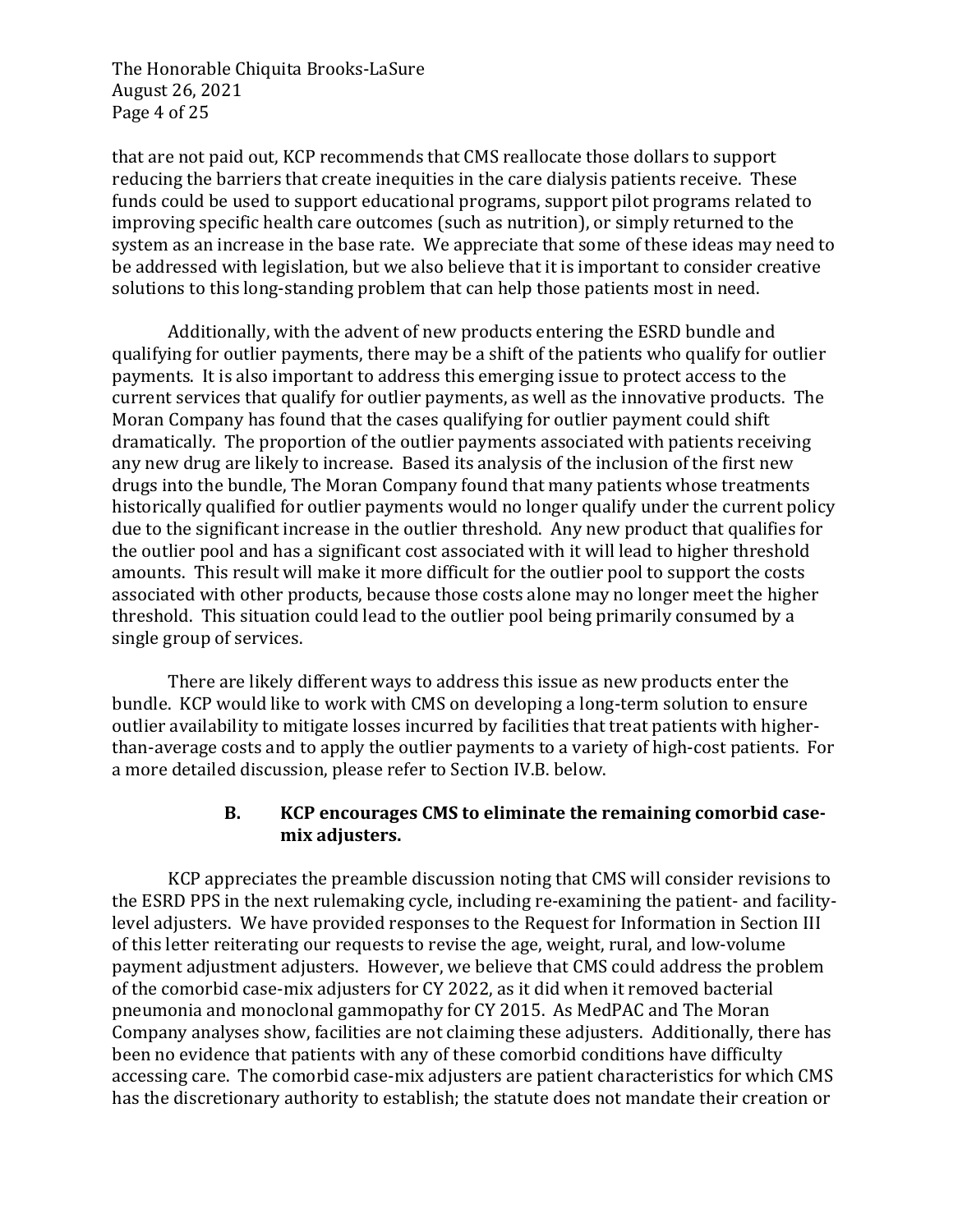The Honorable Chiquita Brooks-LaSure August 26, 2021 Page 5 of 25

application. $4$  Given that these adjusters are not being paid out as expected, do not target higher cost patients, and are difficult to document, KCP asks that CMS remove these adjusters for CY 2022 and not delay that action until a future rulemaking cycle.

It is important to remove these adjusters because the money withheld to fund them is not being paid out in claims. In 2015, MedPAC compared reporting of the comorbidities on 2013 dialysis facility claims with the prevalence of the comorbidity reporting on the physician (carrier) and inpatient and outpatient hospital claims. MedPAC found that individuals with these comorbidities were identified on dialysis facility claims only a fraction of the time the comorbidities for the patients were reported on the physician, inpatient, and outpatient hospital claims:

- 19 percent of the time for pericarditis;
- 25 percent of the time for gastrointestinal tract bleeding with hemorrhage;
- 47 percent of the time for hereditary hemolytic/sickle cell anemias; and
- 36 percent of the time for myelodysplastic syndrome.<sup>5</sup>

Using 2019 data, The Moran Company found that between a small percent of the adjusters are claimed. Specifically, it found the following percentages for each of the current comorbidity adjusters were claimed:

- 9 percent of the time for pericarditis;
- 10 percent of the time for gastrointestinal tract bleeding with hemorrhage;
- $\bullet$  43 percent of the time for hereditary hemolytic/sickle cell anemias; and
- 16 percent of the time for myelodysplastic syndrome.

All of the comorbidity adjusters were claimed less frequently than they were in 2013.

The money not claimed is not returned to the system and cannot be redirected to patients who would otherwise benefit from the dollars being spent specifically on patient care. This means that the dollars the Congress intended to go to providing items and services for individuals who receive dialysis are being inappropriately diverted away from that care. If the adjusters were not included for CY 2022, the base rate would increase by the amount currently being withheld. As MedPAC also noted, to the extent these adjusters are not claimed, but the patient actually incurred a higher cost, the outlier pool will capture these additional costs.

It is also important to remove these adjusters because they are not necessary to protect access to dialysis services. We appreciate that CMS may have adopted these adjusters initially to address the use of certain separately billed drugs when they were

 $4SSA \S 1881(b)(14)(D)(i).$ 

<sup>5</sup>MedPAC. "Letter to Acting Administrator Andrew Slavitt, Centers for Medicare & Medicaid Services." (Aug. 6, 2015).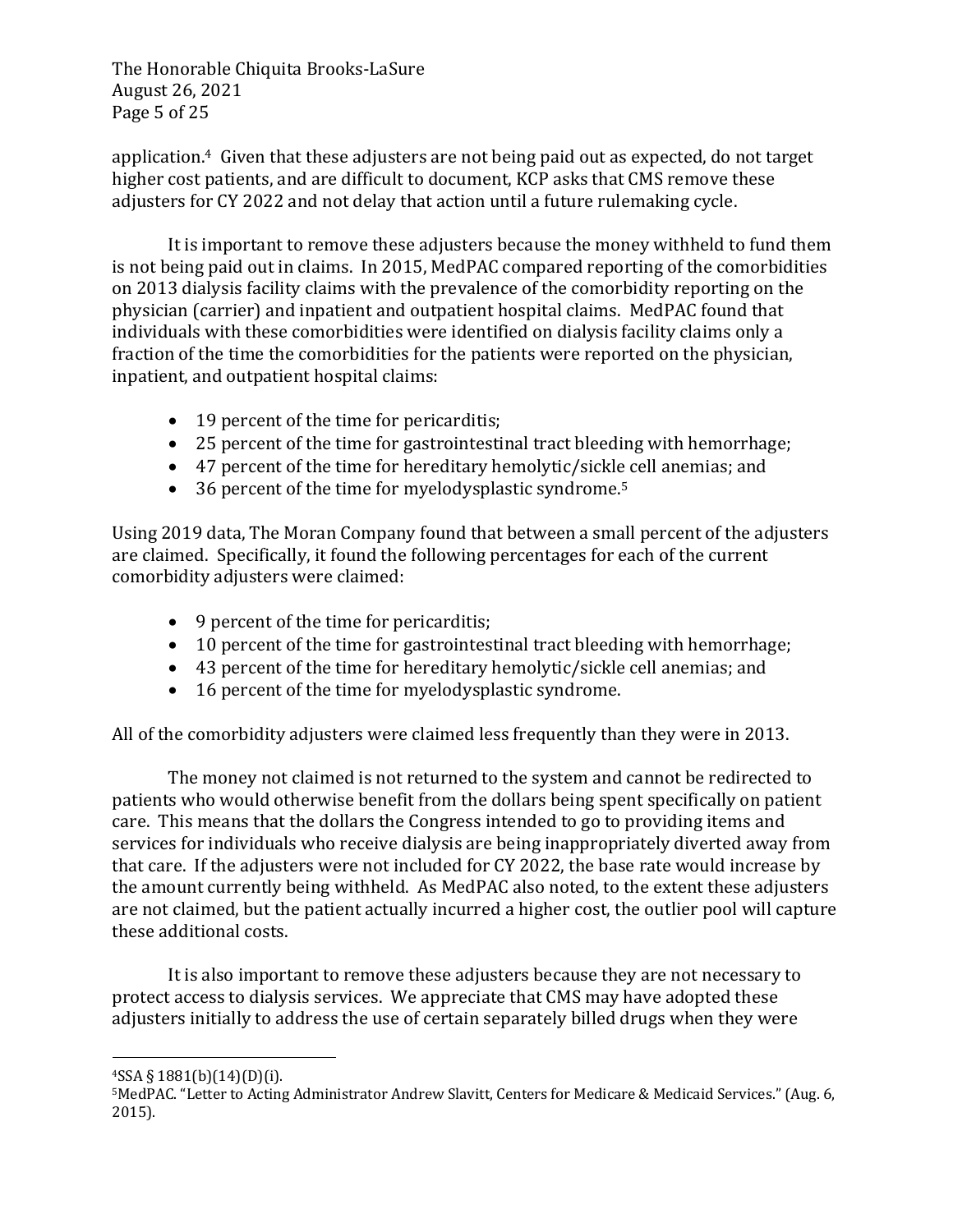The Honorable Chiquita Brooks-LaSure August 26, 2021 Page 6 of 25

added to the bundle in 2010. The Agency noted in the CY 2011 final ESRD PPS rule that "[o]ur analysis has identified certain co-morbidity diagnostic categories that have shown higher use of separately billed renal dialysis items and services, which are recognized for a payment adjustment under the ESRD PPS."<sup>6</sup> CMS has stated that "the costs were identified with increased utilization of ESAs and other services." $7$  Clinical practice has changed significantly since the data used to establish these comorbid case-mix adjusters were collected and analyzed.

Recent work by CMS contractors during the 2019 and 2020 ESRD PPS Technical Expert Panel (TEP) suggests that there is very little variation in cost incurred to treat dialysis patients with these comorbidities. The adjusted r-squared (approximately .25) for the equation including age, BMI, and BSA, and low volume and rural adjusters, and the four comorbid conditions is quite low, which suggests limited predictive ability, and the extent to which the inclusion of the four comorbid conditions move the adjusted r-squared is not reported. The coefficients for the current comorbidity adjusters provide very little redirection of resources. The contractor has not provided the p-values or confidence intervals for the included terms in these models.

| <b>Adjuster</b>                                            | <b>Refined one-equation</b><br>(before changes to control<br>variables) | <b>Refined one-equation</b><br>(after changes to control<br>variables) |
|------------------------------------------------------------|-------------------------------------------------------------------------|------------------------------------------------------------------------|
| Adjusted R-Squared (for all<br>adjusters                   | 0.237                                                                   | 0.267                                                                  |
| Pericarditis (acute)                                       | 1.028                                                                   | 1.03                                                                   |
| <b>Gastro-intestinal tract</b><br>bleeding (acute)         | 1.055                                                                   | 1.059                                                                  |
| Hereditary hemolytic or<br>sickle cell anemia<br>(chronic) | 1.128                                                                   | 1.128                                                                  |
| Myelodysplastic<br>syndrome (chronic)                      | 1.06                                                                    | 1.063                                                                  |

Source: Acumen. "Design of the ESRD TEP: Technical Expert Panel." 39 (December 10-11, 2020).

These adjusters were identified when CMS first established the ESRD PPS and ESA were added to the bundle. Much has changed since 2011, including the costs of ESAs. Given these known changes and the clinical consensus that these adjusters are not benefiting patients, KCP asks that CMS eliminate the comorbidity adjusters for PY 2022. The years of discussion and the RFI questions in this rulemaking should constitute

<sup>6</sup>*Id.* at 49100.

<sup>&</sup>lt;sup>7</sup>CMS, "Medicare Program; End-Stage Renal Disease Prospective Payment System, and Quality Incentive Program; Proposed Rules." 80 *Fed. Reg.* 37808, 37817 (July 1, 2015); see also CMS, "Medicare Program; End-Stage Renal Disease Prospective Payment System, and Quality Incentive Program; Final Rule and Proposed Rules." 75 Fed. Reg. 49030, 49099 (April 12, 2010).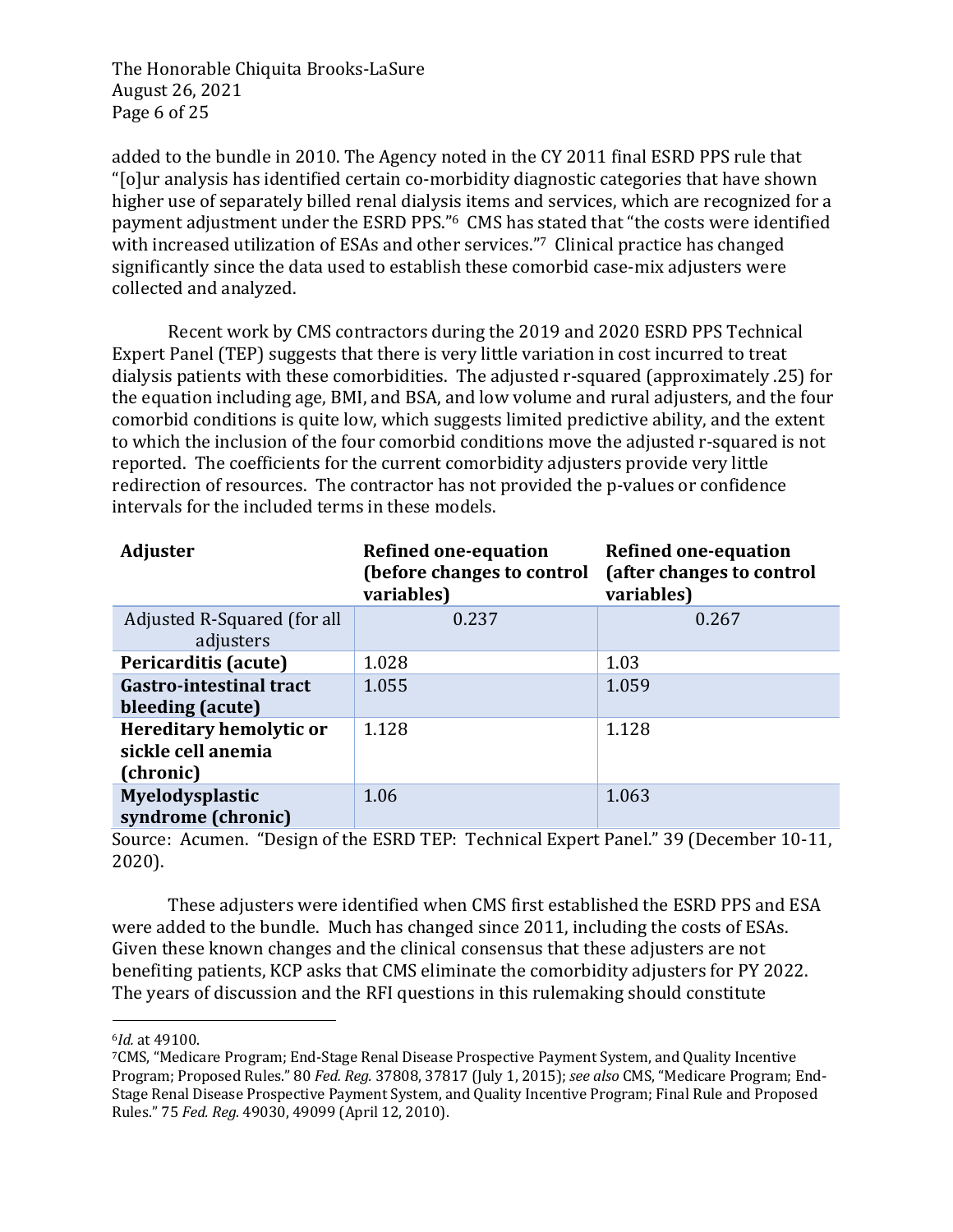The Honorable Chiquita Brooks-LaSure August 26, 2021 Page 7 of 25

sufficient notice to support their elimination during this rulemaking cycle and not require them to remain in place for yet another year.

When these adjusters remain in effect and are not claimed, dollars meant for patient care are removed from the system. These dollars could be directed to help address patient needs, such as improving patient education about home modalities, helping patients navigate the transplant process, improving the placement of fistulas, receiving adequate dialysis doses (including treatment compliance), and achieving targeted hemoglobin levels. All of these metrics are associated with decreased dialysis survival and which Blacks are less likely to receive.<sup>8</sup>

### **C. KCP** continues to support TPNIES, but urges CMS to remove the **offset policy which dilutes the incentive to innovate.**

KCP supports a transitional payment adjustment for truly innovative devices that will be added to the ESRD bundle. It is also important that the TPNIES policy be predictable and provide sufficient incentives so that innovators see it as a meaningful and real option that will encourage them to enter a market that historically has not fostered or encouraged innovative technologies.

To that end, we remain concerned with the offset amount being applied to TPNIES. As The Moran Company's analysis from 2020 showed, the offset combined with the 65 percent fraction of the MAC-determined preadjusted treatment amount would undervalue any innovative product that would meet the TPNIES qualifying criteria.

The Moran Company found that with perfect adherence and patient health, the maximum TPNIES amount would be 26 percent of the cost of the device paid over two years. Given that the proposed TPNIES amount is only a portion of the cost providers incur when using the device, it does not make sense to further reduce the TPNIES amount with the offset. Limiting the incentive in such a manner is unlikely to drive the innovation CMS seeks to promote, further limiting it as the offset proposal would only further reduce the likelihood of adoption.

# **D. KCP** continues to support adjusters to incentivize long-term adoption of truly innovative treatment options for patients.

Individuals living with kidney disease, especially kidney failure, have not experienced the same level of medical innovation that others living with conditions like cardiac disease or cancer have been able to access during the last 30 years. The work HHS and CMS have done to remove barriers to adopting innovative products and services for kidney care is an important starting point to incentivize innovation and innovative

<sup>&</sup>lt;sup>8</sup>Lauren M. Kucirka, Sc.M., Morgan E. Grams, M.D., M.H.S., Justin Lessler, Ph.D.(3), et al. "Age and Racial Disparities in Dialysis Survival." JAMA. 2011 August 10; 306(6): 620-626. doi:10.1001/jama.2011.1127.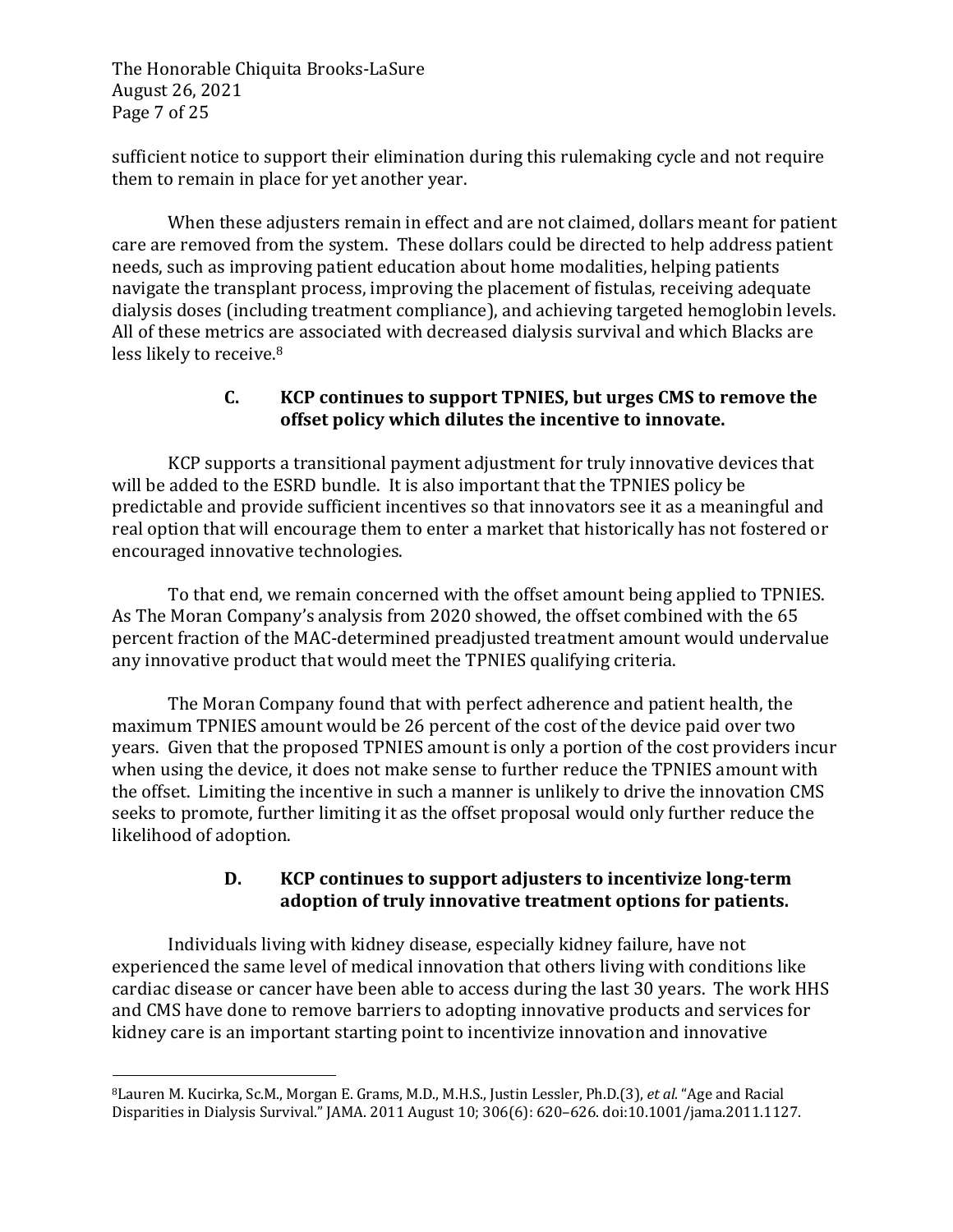The Honorable Chiquita Brooks-LaSure August 26, 2021 Page 8 of 25

treatment options. Fostering innovation in kidney care generally is also central to the Administration's goals of reducing inequities in health care.

The TDAPA and TPNIES have been a positive step toward removing the barriers created by the ESRD PPS. Yet, as currently designed, these policies do not address the need for long-term stability because they do not include policies to adjust the base rate, even in an incremental way, when certain new products are added to the bundle. As noted elsewhere in this letter, even if the KCP-recommended changes to the TDAPA and TPNIES were adopted, it is time to modernize the ESRD PPS to support innovative care options, promote patient choice, and eliminate barriers to care coordination.

TDAPA provides a two-year transition payment for certain new products that are renal dialysis services, but currently CMS only allows for adjustment to the bundled rate incrementally when drugs or biologicals not within an existing functional category are added to the PPS bundle. KCP requests that CMS evaluate all drugs and biologicals that receive TDAPA, including those deemed to be within existing function categories, and incrementally adjust the base rate when that rate does not adequately address the cost of adding the product to the bundle. We also ask that CMS return to the original policy that the TDAPA period would be two to three years and reimbursed at ASP+6 percent. This would allow CMS to collect at least two full calendar years of data to determine the utilization before folding the product into the ESRD bundle.

While we understand that there may be challenges to establishing a TPNIES for capital-related asset devices more generally, these challenges should not be allowed to create a barrier to incentivizing the adoption of truly innovative capital-related assets generally. In addition, we recommend that CMS also apply TPNIES for three years to allow it to assess the effect of adding the devices to the PPS bundle and evaluate the base rate to determine if an incremental adjustment would be necessary to support ongoing access to the device. We support structuring TPNIES to help bring innovative products to all kidney care patients.

Adjusting the base rate for truly innovative products is essential to expanding innovation to those living with kidney disease. The statute establishing the payment system anticipated such adjustments, $9$  so there is sufficient authority to provide for these incentives. 

In addition, we ask that CMS coordinate the policy with the Medicare Advantage (MA) program, so that the additional funding for these products is also incorporated into the reimbursement MA program. We ask CMS to take steps<sup>10</sup> to ensure that there is adequate funding for innovative products in the MA program as well.

 $942$  U.S.C. § 1395rr(b)(14).

<sup>10</sup>*See,* 42 C.F.R. §422.109.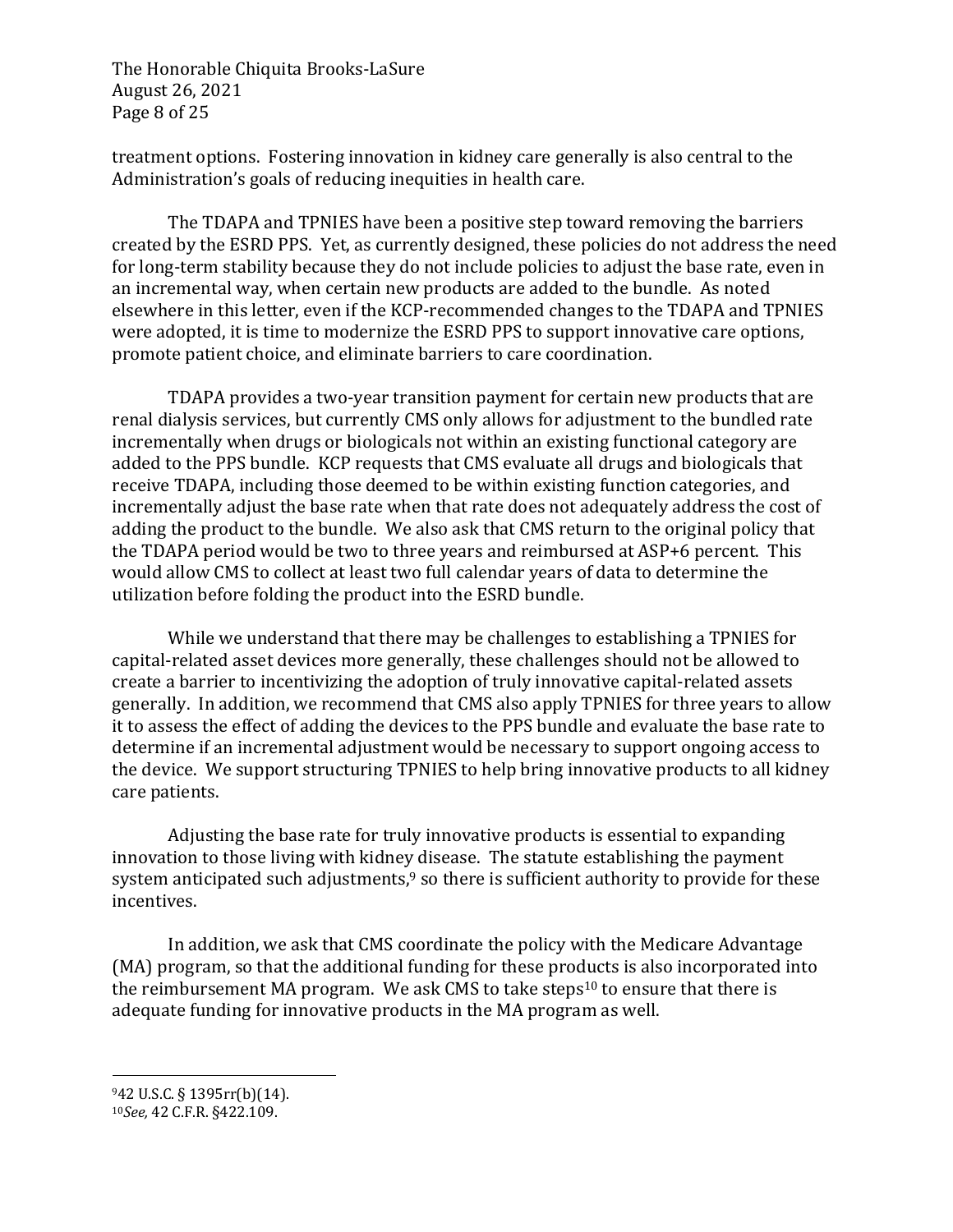The Honorable Chiquita Brooks-LaSure August 26, 2021 Page 9 of 25

### II. **KCP** supports the proposed AKI rate for CY 2021 and asks CMS to share **its monitoring program and the results of it with stakeholders.**

KCP supports the proposed AKI rate. Caring for AKI patients has become an even more important aspect of kidney care in America during the pandemic. We are pleased that CMS seeks comments on allowing individuals with AKI to select home dialysis and provide more detailed comments on the RFI in Section III.

We continue to support the current methodology, but as we have noted in previous letters, believe that monitoring data could help address questions about whether the assumptions underlying the ESRD PPS are appropriate for individuals living with AKI. From a clinical point of view, there are many aspects of treating AKI patients that may differ from treating ESRD patients. CMS indicated that it would monitor the benefit so that it could adjust the payment model, if needed. It would be helpful to researchers and clinicians to understand what information is being monitored and the results of that monitoring, especially as CMS seeks comments on ways to adjust the payment system.

### **III. KCP** requests CMS change the price proxy for non-ESA drugs and **biologicals.**

When CMS established the ESRD PPS, it relied upon a series of proxies for the bundle. As new drugs and biologicals enter the bundle, it is important for CMS to update the proxies to use the most appropriate price proxies for determining the base rate and update each year. KCP requests that in this rulemaking cycle CMS replace the current price proxy for non-ESAs that are not over the counter (OTC) vitamins. Specifically, we recommend that CMS use the BLS Series ID: WPS063 Series Title: PPI Commodity Data for Chemicals and Allied Products-Drugs and Pharmaceuticals, seasonally adjusted. It remains unclear why CMS has yet to modify this proxy, but given the innovative products soon to be available, it is important to change the proxy before January 1, 2022.

The current category references "vitamins," in a way that does not appropriately capture the price of drugs that fall within this category. The drugs in this category represent a small portion of the overall cost of providing dialysis services; however, the need for a more accurate and appropriate price proxy for oral and non-ESA drugs should be addressed now. The current category references "vitamins," in a way that does not appropriately capture the price of drugs that fall within this category. Vitamin D analogs in this category, such as doxercalciferol and paricalcitol, are synthesized hormones that suppress PTH without inducing severe hypercalcemia, distinguishing them from OTC vitamins. These products are all unique chemical entities, FDA-approved, available by prescription only, and indicated for the treatment of secondary hyperparathyroidism (SHPT) which contributes to the development of bone disease. Moreover, these prescription drugs are classified by the U.S. Pharmacopeia in the Medicare Model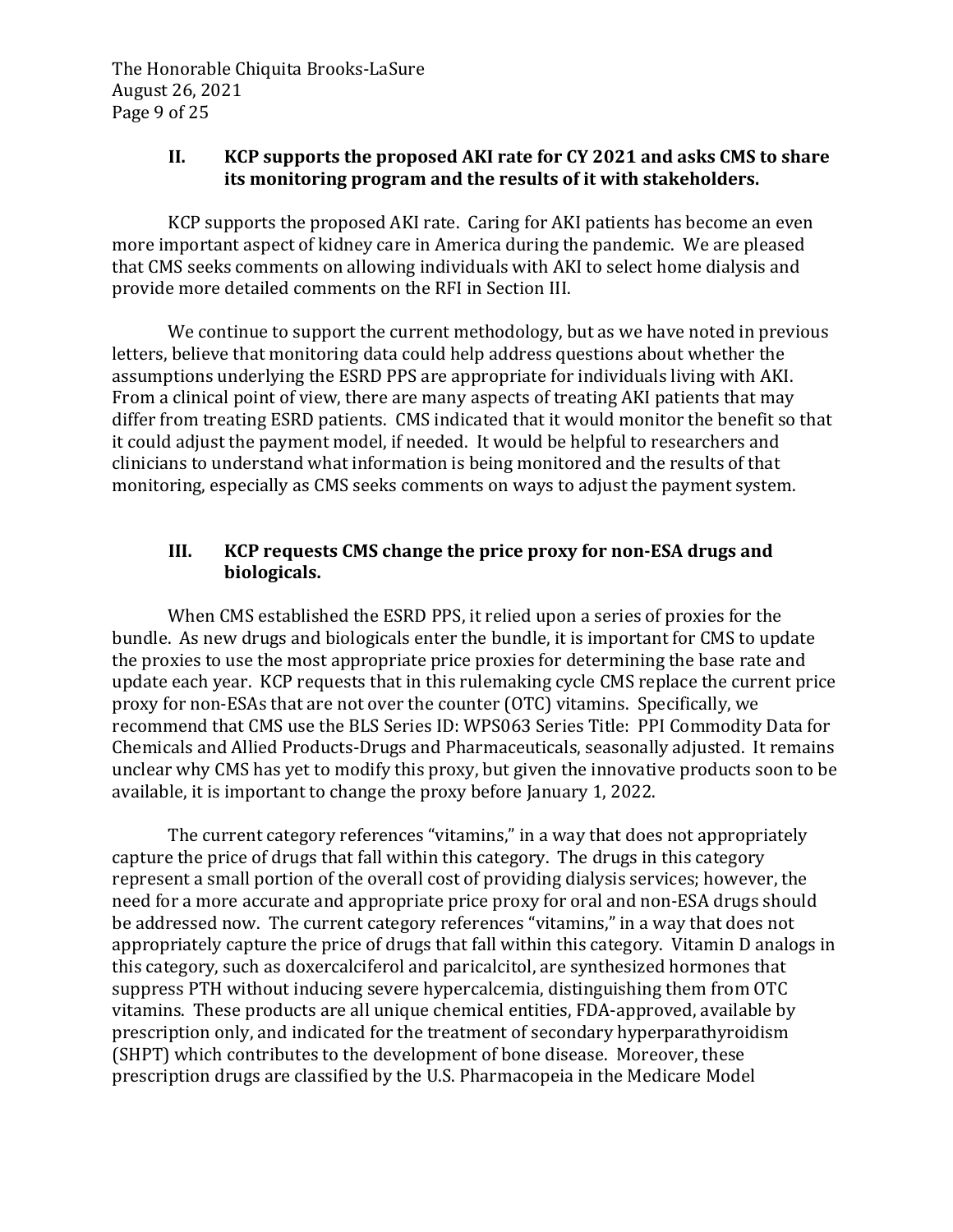The Honorable Chiquita Brooks-LaSure August 26, 2021 Page 10 of 25

Guidelines, a classification system that supports drug formulary development by Medicare Part D prescription drug plans, as "Metabolic Bone Disease Agents," not vitamins.

More importantly, there are new drugs in the pipeline currently that, if the payment system does not create disincentives for their continued development, will likely be added to the bundle during the next two to three years. KCP recommends that CMS establish an alternative price proxy for these other drugs that is based on prescription drugs rather than vitamins and that would include fewer OTC drugs.

### **IV.** Comments on Request for Information (RFI) for the ESRD PPS and AKI **Policies**

In the RFI section of the Proposed Rule, CMS states "in order to provide payment for oral-only renal dialysis service drugs and biologicals under the ESRD PPS beginning January 1, 2025,... [the agency] will need to propose refinements to the payment system through notice-and-comment rulemaking." Oral-only drugs that are furnished for the treatment of ESRD have yet to be added because either CMS delayed their inclusion or the Congress passed legislation delaying their inclusion. These delays indicate that there are concerns with adding these products to the bundle. KCP believes that these concerns continue to exist and because of them, we ask that CMS exercise its existing authority to further delay the inclusion of oral-only drugs that are furnished for the treatment of ESRD or permanently exclude them from the bundle.

Further delay or permanent exclusion of these products will benefit beneficiaries who require these drugs, relieve burden on providers, and benefit the Medicare program.

Delaying or permanently excluding oral-only drugs in the bundle will be better for dialysis beneficiaries. The Congress created the Part D program to help Medicare beneficiaries better manage their medications and to identify the lowest cost options for their oral medications. When these medications are shifted out of Part D, beneficiaries no longer have access to the advantages of the Part D program, such as medication therapy management programs, drug utilization review, and geographic access standards. In addition, they may experience higher costs because they no longer can "shop around" the large number of Part D plans to select the one that is the best fit for them.

As CMS is aware, the majority of Medicare beneficiaries with ESRD qualify for the low-income subsidy  $(60.5$  percent).<sup>11</sup> An estimated 90 percent of these beneficiaries are eligible for a full premium subsidy. Among these beneficiaries, the majority owe either no co-payment or a low co-payment.<sup>12</sup> For example, for non-institutionalized full subsidy -

<sup>&</sup>lt;sup>11</sup> United States Renal Data System (USRDS). 2020 USRDS Annual Data Report: Epidemiology of kidney disease *in the United States*. National Institutes of Health, National Institute of Diabetes and Digestive and Kidney Diseases, Bethesda, MD, 2020, https://adr.usrds.org/2020/end-stage-renal-disease/10-prescription-drugcoverage-in-patients-with-esrd.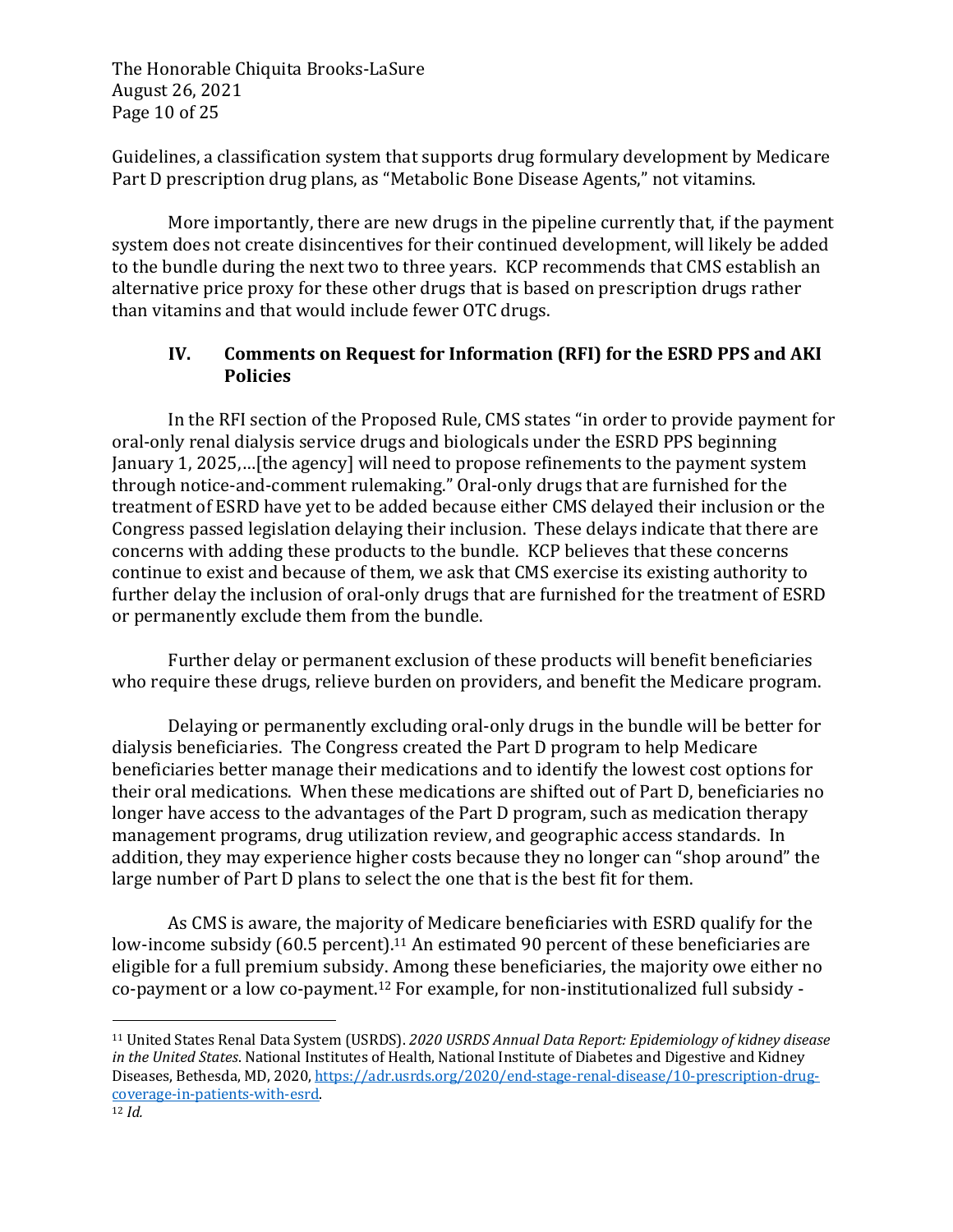The Honorable Chiquita Brooks-LaSure August 26, 2021 Page 11 of 25

full-benefit dual eligible individuals with incomes no greater than 100 percent of the federal poverty limit, maximum co-payments up to the out-of-pocket threshold under the standard benefit design are \$1.35 for generic and multi-source drugs and \$4.00 for other drugs in 2022.<sup>13</sup> The maximum co-payment above the out-of-pocket threshold is \$0.<sup>14</sup> The Part D costs can be less than the Part B cost sharing obligations for some beneficiaries.

Delaying or permanently excluding oral-only drugs in the bundle will be better for providers. Current CMS policies create inappropriate burdens on providers. For example, while KCP has requested in previous letters that CMS align the documentation requirements for oral medications to require the "amount dispensed" be used as it is for skilled nursing facilities, CMS continues to require facilities to provide the "amount consumed," which is extremely difficult to assess when patients take oral medications at home. Furthermore, providers have little control over patient adherence to medications that they do not administer during the dialysis treatment itself.

Delaying or permanently excluding oral-only drugs in the bundle will be better for the Medicare program. Permitting these therapies to remain in Part D will alleviate the pressure on the bundle as it is stretched to cover new and innovative treatments for which CMS possesses no flexibility to provide an exclusion. It will also enable CMS to focus more intensely on the bundle as it applies to items and services used in the course of furnishing renal dialysis, as opposed to those utilized by beneficiaries outside of the dialysis facility. In addition, CMS will be alleviated from the need to undertake complex regulatory processes and changes in the coming years to transition these drugs into the bundle; those losing oral-only status will continue to proceed through the transition processes that are already established. 

The MA program continues to struggle with adequately incorporating new products, even during the TDAPA period, into their plans. The experience with calcimimetics is an example of the concern. Further delay in adding oral-only products would alleviate the disruptions these changes would create for MA plans with regard to their long-standing contracts with providers.

If CMS does plan on moving forward with adding oral-only products to the ESRD bundle, KCP requests that CMS establish a TDAPA period that will allow CMS to collect the price and utilization data necessary to assess how the bundle payment rate will be adjusted when they are added. With calcimimetics, CMS recognized that it had not included the cost for the drugs in the ESRD PPS base rate when it created the bundled rate. The same is true for phosphate binders (including phosphate lowering drugs), the other oral-only drug class that was referenced in the Congressional delays of their inclusion in the bundle.

<sup>&</sup>lt;sup>13</sup> CMS, Announcement of Calendar Year (CY) 2022 Medicare Advantage (MA) Capitation Rates and Part C and Part D Payment Policies (Jan. 15, 2021), https://www.cms.gov/files/document/2022-announcement.pdf. <sup>14</sup> *Id.*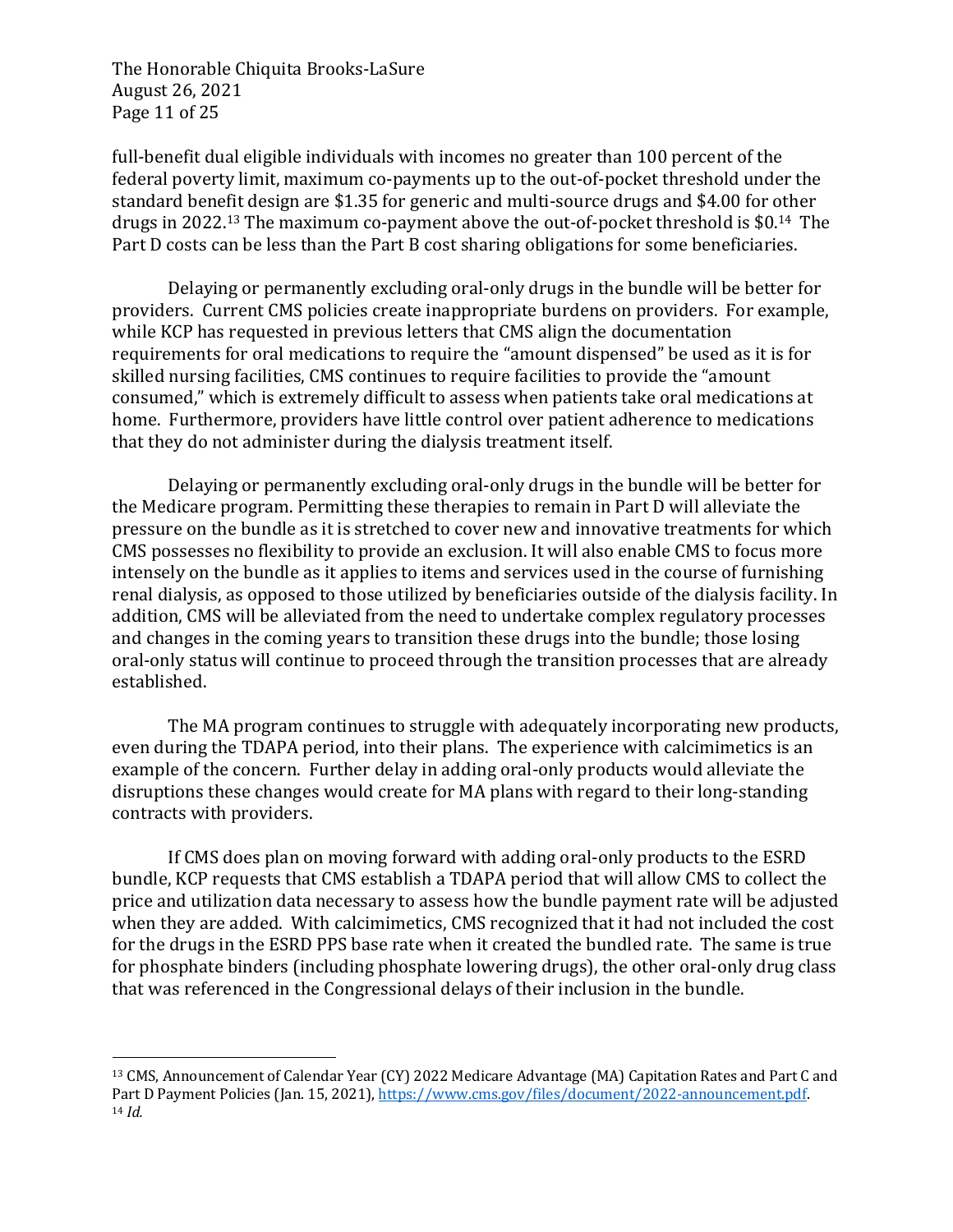The Honorable Chiquita Brooks-LaSure August 26, 2021 Page 12 of 25

Therefore, we ask that CMS allow for a 2- to 3-year TDAPA transition period during which time it can assess the cost of phosphate binders and their utilization to adjust the base rate appropriately, before this oral-only class is added to the bundle. A TDAPA period is particularly important for this drug class because more than 90 percent of dialysis patients are prescribed phosphate binders, yet they cannot be administered during dialysis treatment. Rather, they must be taken orally multiple times a day and often with meals and snacks to bind with the dietary phosphorus consumed in food, which is then excreted.

CMS will not be able to appropriately adjust the base rate payment to account for phosphate binder costs without a TDAPA period. Although notation of a prescription for a phosphate binder may be included in a patient's medical record, dialysis facilities do not know whether that prescription is filled through a Part D plan or other creditable drug coverage source, or if the beneficiary has taken the medication.

In addition, CMS does not have adequate data from the Part D program in order to accurately calculate the costs that would be incurred by dialysis facilities if they were to take financial responsibility for the treatment of hyperphosphatemia, a prevalent and serious co-morbidity of kidney disease associated with cardiovascular events, vascular calcification, and death.

As KCP has articulated in the past, Part D data is incomplete. The Part D benefit is voluntary, administered by competitive commercial plans, paid by separate and varying premiums, and has varying coinsurance structures and unique coverage phases. There are contributions from premiums, state Medicaid programs, manufacturers, and negotiated discounts. Costs change during phases of the benefit from deductibles through the coverage gap (or "donut hole") and into catastrophic coverage. Furthermore, not all dialysis patients are enrolled in Part D, and therefore, it is not an adequate data source which CMS could use to accurately value a base rate adjustment on a per treatment basis. Finally, there would be no ability to extrapolate an average cost for each drug, nor make assumptions about the mix or use of therapy options if the clinical and financial responsibility for the disease and its treatment were shifted to facilities.

To ensure adequate payment for the phosphate binder class, a full TDAPA period should be provided during which dialysis facilities can test the efficacy and safety of alternative treatments within their patient population, develop clinical protocols, train staff, negotiate contracts with manufacturers, and establish distribution or dispensing systems. This period would also allow CMS to collect the pricing and utilization data necessary to make the adjustment to the ESRD PPS base rate that reflects the additional costs of the products when bundled.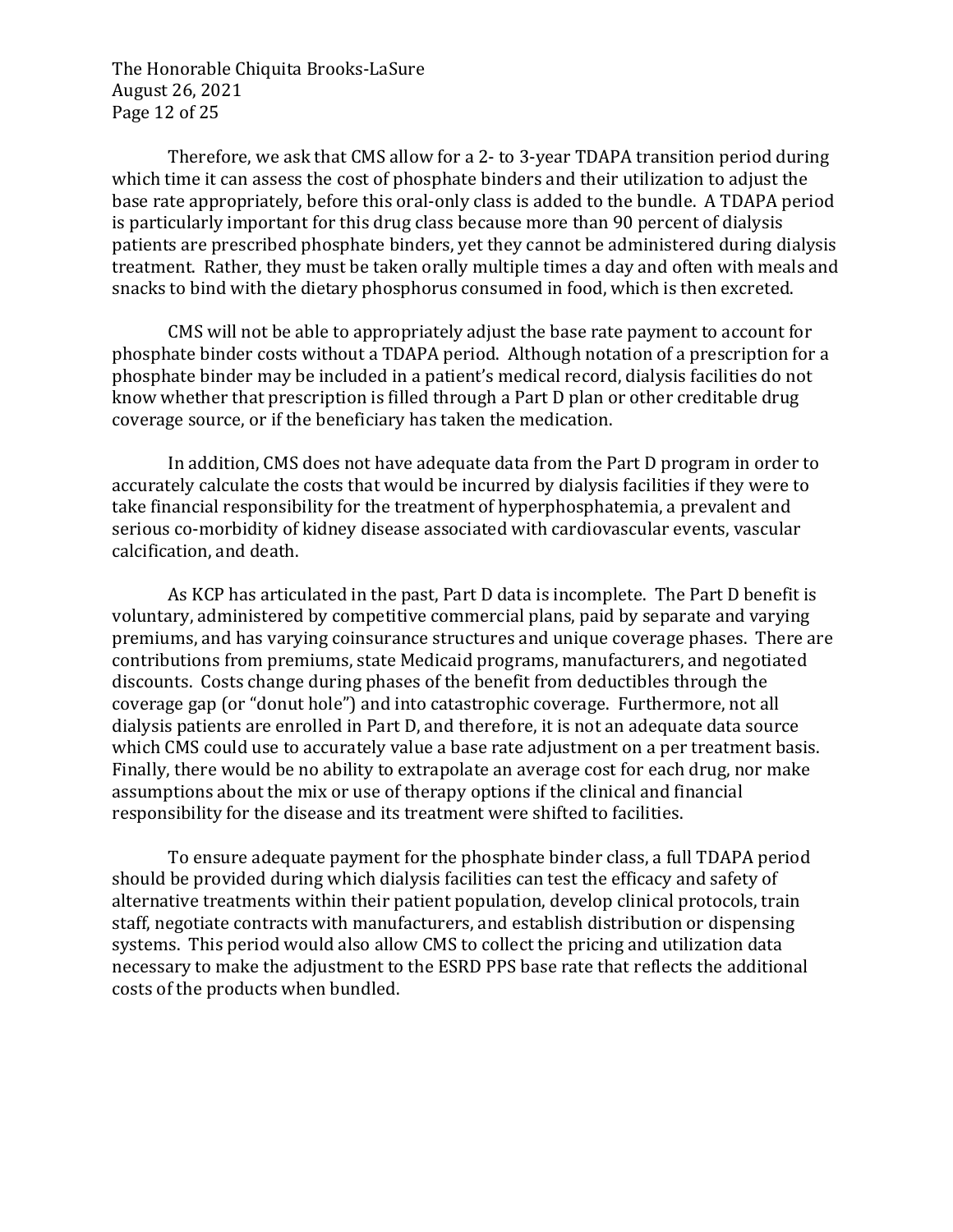The Honorable Chiquita Brooks-LaSure August 26, 2021 Page 13 of 25

#### A. **KCP** continues to support the elimination of the rural adjuster and the expansion of low-volume payment adjuster (LVPA) that incorporates the dollars allocated to the LVPA and the current **rural adjuster.**

KCP remains concerned that the current LVPA and rural adjusters which do not target dollars to the facilities that need them the most. MedPAC has raised similar concerns over several years of comment letters. We are pleased that CMS is asking for comments on the current facility-level adjusters.

Specifically, KCP supports a single low-volume facility adjuster that would better target payments for facilities providing fewer than 4,000 treatments per year (the current criteria) and expand the adjuster to a second tier of facilities providing between 4,001 and 6,000 treatments per year. This revised low-volume adjuster would take the place of the LVPA and rural adjuster. The new adjuster could be funded by the current dollars allocated to the low volume and rural adjusters. This recommendation is consistent with the MedPAC recommendation.

KCP does not support the use of census tracts to identify geographic areas with low demand that only suggests the need to incentive facilities to remain in these areas to protect beneficiary access to dialysis treatments. As presented by the TEP contractor, this model is complicated and lacks transparency. It also seems likely to perpetuate the concern that basing adjusters on ZIP codes fails to appropriately target providers with actual low-volume. The tiered model considered by MedPAC and supported by KCP has the advantage of being based on actual patient census numbers over a period of time and includes a mechanism to make sure that bad actors do not "game" the system by limiting facility capacity. It is also transparent in that facilities must attest to their populations. These attestations can be easily confirmed using claims data.

Under the MedPAC suggestion, dollars would be targeted specifically to facilities that have a low volume of patients. These facilities must spread administrative and similar fixed costs over a fewer number of patients, which can make it more difficult for them to have the resources to remain open. While it is true that facilities located in rural geographic ZIP codes would no longer access the rural adjuster if their populations exceeded the thresholders, no facilities currently receiving the LVPA would lose access to the adjustment, unless their patient population increased above the threshold. The dollars would be more appropriately targeted to the facilities that need them.

The Moran Company analysis of these adjusters found that the rural and low volume adjusters overlap. The Facility-Level Impact file shows that of the 330 low-volume facilities 168 are rural, so more than 50 percent of facilities that claimed the low volume adjuster are also claiming the rural adjuster.<sup>15</sup> During previous rulemaking cycles, KCP has

<sup>&</sup>lt;sup>15</sup>See ESRD PPS CY 2019 Proposed Rule Facility Level Impact File.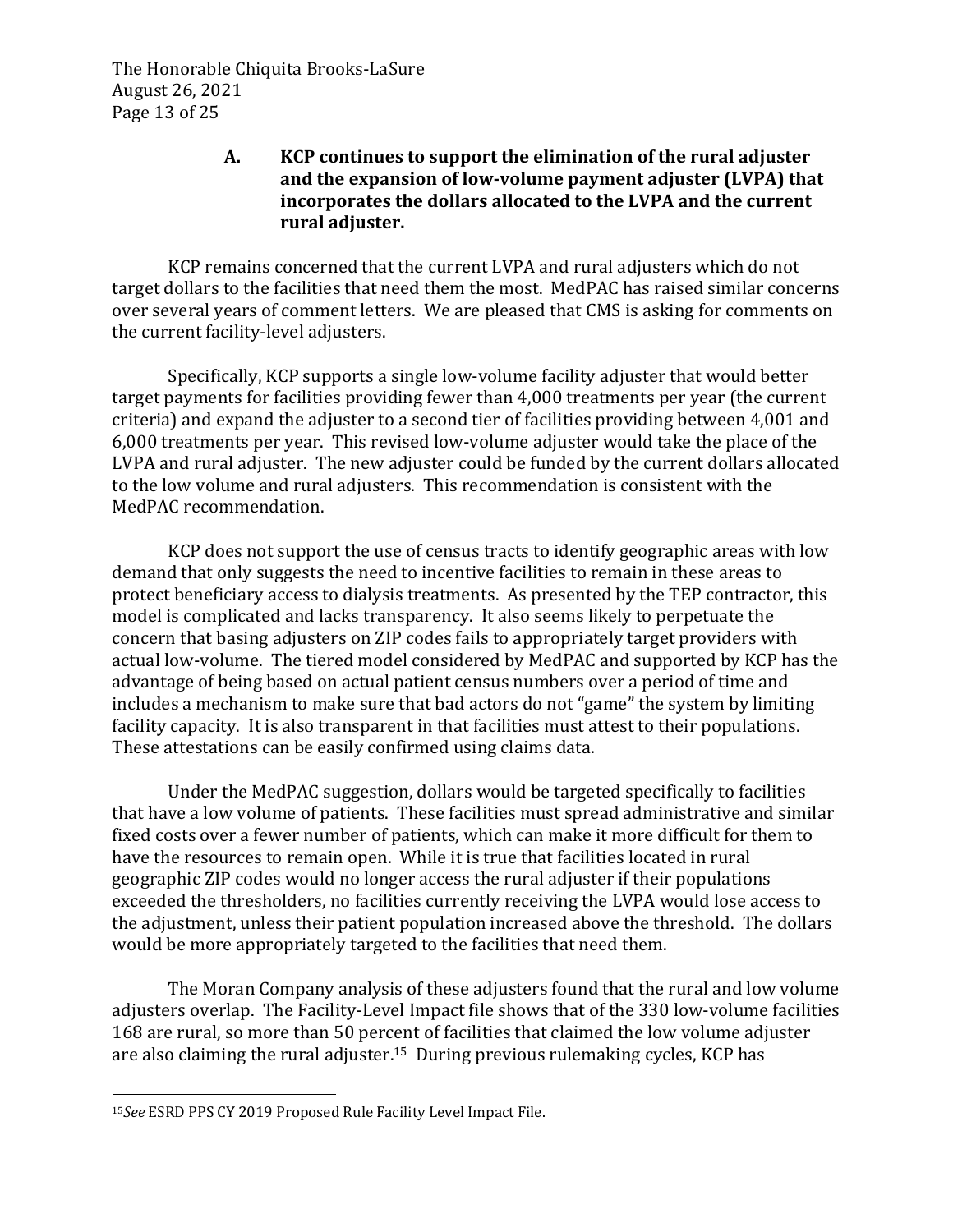The Honorable Chiquita Brooks-LaSure August 26, 2021 Page 14 of 25

proposed eliminating the rural adjuster – which is not mandated by statute – and modifying the low volume adjuster – which is required by statute. Based on The Moran Company's analysis, facilities with 6,000 or fewer treatments have significant negative margins. The low volume adjuster could be modified to account for these facilities. KCP continues to propose that CMS replace the current adjusters with a two-tiered low-volume adjuster policy, with the current low-volume adjuster being the first tier and the second tier applying to facilities with 4,001-6,000 treatments per year. This modification can be made without having to create a new model.

Thus, KCP supports moving to a two-tiered low-volume adjuster and eliminating the rural adjustment (and reallocating the dollars to the new low-volume adjuster). We do not support the proposal set forth in the ESRD PPS TEP that would rely upon census track information and a complicated allocation formula that lack transparency.

### **B. KCP** continues to support eliminating the comorbid case-mix adjusters and revising the age and weight adjusters.

# 1. **Response to RFI questions**

KCP appreciates that CMS seeks comments on the case-mix adjusters. As noted in Section I, data show that the comorbid case-mix are not utilized. In Section 2, we reiterate our recommendations to refine the age and weight (BSA and BMI) adjusters to better capture and designate higher costs patients. We continue to support the onset of dialysis adjuster without recommending modifications. We do not believe that treatment duration is a factor necessary to establish appropriate adjusters for this population.

The focus of collecting time on machine to determine patient level variation is misplaced. The TEP panelists and observers were virtually unanimous in their comments that pursuing these data elements would not identify high-cost patients and what little variation might be identified would not be worth the burden of collecting the information. The TEP's contractor analysis included data on the average treatment duration for current case-mix adjusters and showed the results for the current adjusters clustered around 220 minutes. The only outlier to this was BSA Category Q5 at 240 minutes.

As TEP panelists and observers argued, these data confirm that there is not significant variation in terms of how much time an individual receiving dialysis spends on the dialyzer. The one exception is related to weight (BSA specifically), which KCP has recommended in previous comment letters be used as a case-mix adjuster. Using BSA as an adjuster is clinically sound as well. Patients who weigh more require more time to dialyze. Simply weighing each patient, which is standard of care today, provides the necessary data to evaluate the appropriateness of this adjuster. The information to claim this adjuster is also straight-forward to obtain and easy to verify. Collecting time on machine data will be burdensome and complex. Some machines may track the time, but others do not. Requiring another obligation on dialysis professional when the outcome is unlikely to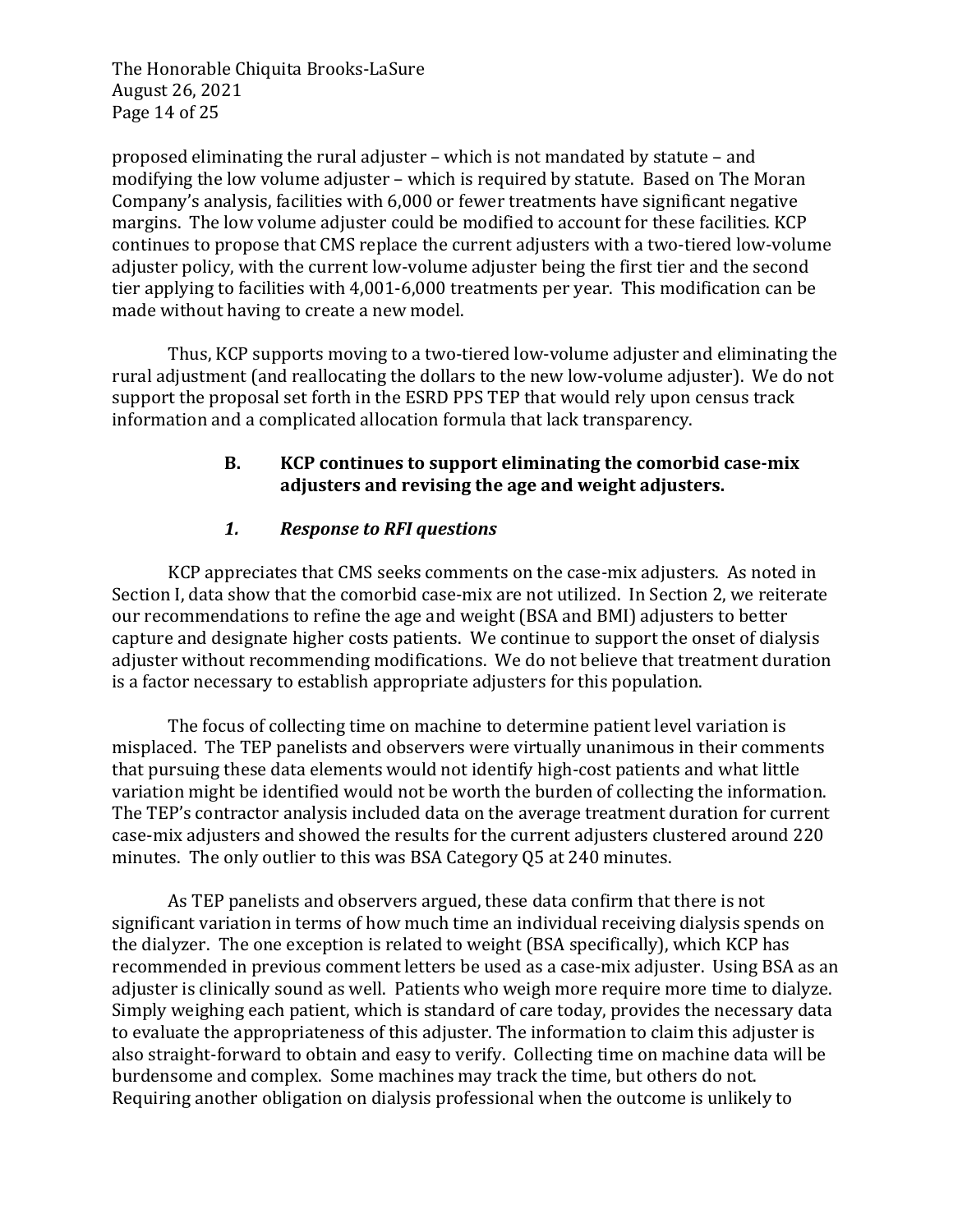The Honorable Chiquita Brooks-LaSure August 26, 2021 Page 15 of 25

produce a meaningfully better result is not worth the cost and time away from patients. For home dialysis patients who do not have machines that record their time, requiring them to keep treatment logs is also unnecessarily burdensome and intrusive. In addition, dialysis facilities staff based on prescribed time, not on the actual time a patient is on the machine. This approach is the most rationale way to determine staffing levels because dialysis facilities do not have time on machine in advance; they have only the prescribing physician's prescription.

KCP also does not believe that new cost components should be collected on cost reports to infer composite rate costs associated with treatment duration. There is very little variation in the basic composite rate items and services across patients. In addition, cost reports focus on facility-level costs, not patient-level costs, and are not appropriate data sources for collecting data to establish patient-level measures. A cost report-based patient metric offers too much opportunity for noise rather than actual cost difference to be measured. It is a large leap to go from modest correlation (as measured by published  $R^2$ ) to the causation needed to justify adjusting payments. For the age adjuster specifically, the 2016 run of the ESRD-PPS model showed no variation in separately billable cost among the three major age groupings, which means that the cost report data is entirely responsible for the resulting adjuster.

KCP also finds no advantages to obtaining treatment duration information from blood urea nitrogen time on dialysis through the End Stage Renal Disease Quality Reporting System (EQRS) versus through claims reporting. Because there is no meaningful variation in time on machine other than perhaps when it comes to patients who weigh more, we do not think requiring time on machine to be reported is helpful or necessary to refining the ESRD PPS case-mix adjusters. Using BSA (as described below) is a preferrable approach, and it is already a data point reported on claims.

One of the reasons that KCP remains concerned and sees little value in collecting time on machine is that it will be extremely burdensome to providers and patients. Since the pandemic, dialysis facilities (like many providers across the country) are having a difficult time finding and retaining health care professionals. There are many reasons for this, including several related to caring for vulnerable patients during the COVID-19 pandemic. Adding another paperwork requirement on those professionals who continue to care for patients when that requirement is unlikely to show meaningful variation is difficult to justify. For patients at home, as noted above, it is intrusive to ask them to record their time on machine. It fosters a level of frustration that they have to fill out logs (paper or electronic) and implies a culture of mistrust. It sends the message that the Medicare program (and their providers who must enforce the requirement) do not trust they are following their prescription. Even if Medicare is not paying based on the information or seeking to track patient compliance, the impression is the same. If there were a meaningful benefit from taking this step it could be justified, but experience and the Acumen data tell us that the data will not identify a new and meaningful adjuster(s).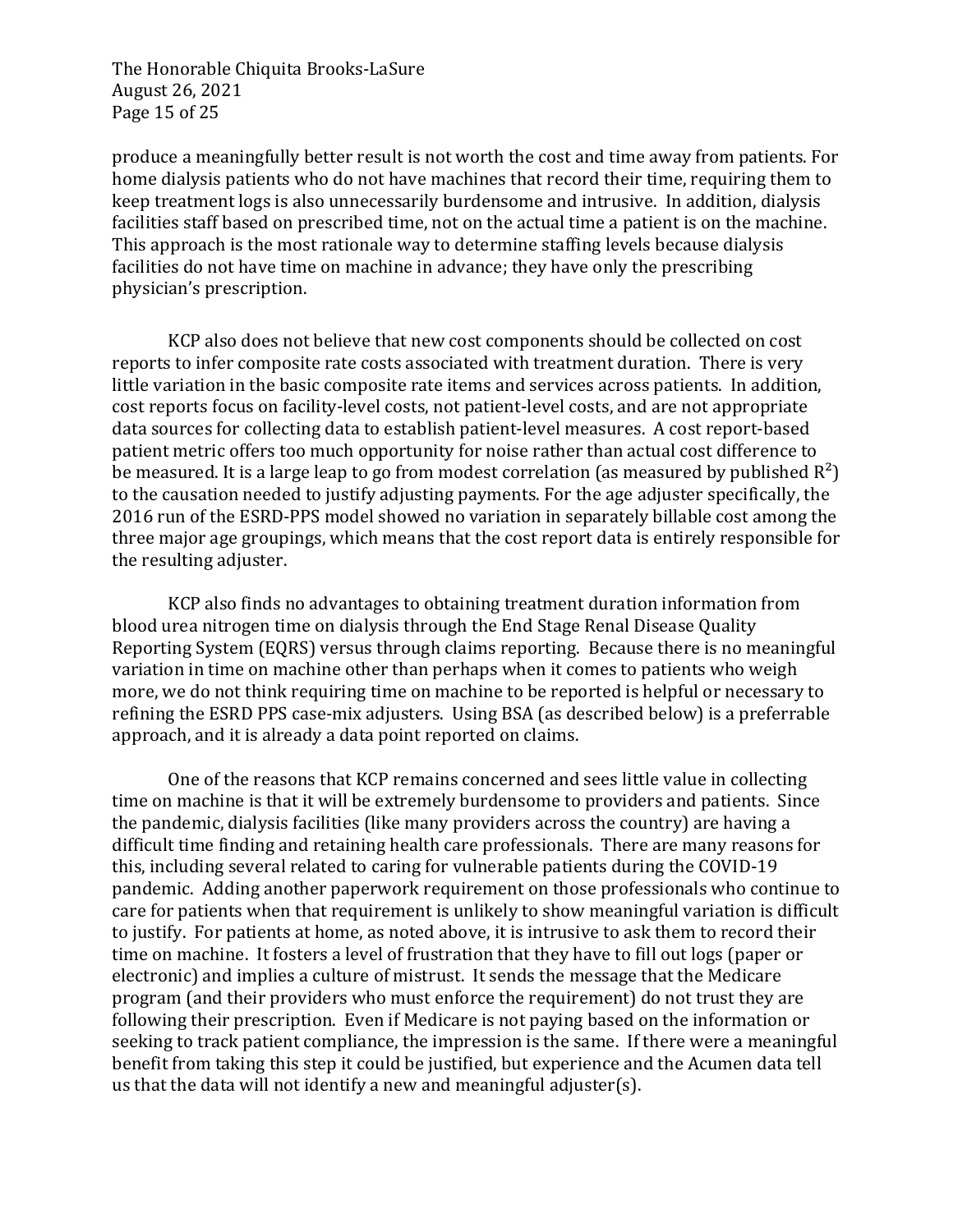The Honorable Chiquita Brooks-LaSure August 26, 2021 Page 16 of 25

KCP believes that the weight adjusters, particularly BSA, is the most appropriate adjuster and captures any variation that might be linked to time on machine.

The bottom-line is that the community has continually raised concerns about the current adjusters because they do not reflect higher cost patients and do not protect access to care. Collecting time on machine data assumes that there is significant and meaningful variability in this factor that will lead to meaningful changes in the patient-level case-mix adjusters. There is simply no evidence to support this contention. In fact, the existing data support the conclusion that time on machine does not vary significantly expect in terms of BSA, which itself is already an adjuster. There is no need to collect additional data to support what is already known. It is simply not clear what problem would be solved by collecting these data points.

### 2. *KCP* recommends modifying the age and weight adjusters.

**Age Adjuster.** The age adjuster reference group has changed in each of the published runs of the ESRD-PPS model. In the 2011 Proposed Rule the reference (least costly) group was age 45-59. In this run of the model patients age 70-79 were 7 percent more expensive for the delivery of composite rate services than patients aged 45-59. In the second run of the ESRD-PPS model in the 2011 Final Rule the reference group switched to patients aged 60-69. In the following analysis, patients aged 45-59 and 70-79 had virtually identical adjusters, indicating that they were now considered to be approximately the same expense to treat. In the 2016 Proposed Rule, the ESRD-PPS found patients aged 70-79 to be the least costly group. In that analysis, patients aged  $45-59$  were  $6.8$  percent more expensive than patients aged 70-79. Taken together, this means that between the 2011 and 2016 analyses of the model, patients aged 45-59 had shifted nearly 15 percent relative to patients aged 70-79. Neither industry experts or MedPAC believe there is a clinical explanation for this substantial change in relative cost. It appears that the age adjuster is picking up statistical noise from some other source, since clinical practice has not changed for these two age groups. CMS should revise the age adjuster so that it is meaningful. We suggest establishing an age adjuster that differentiates between adult and pediatric, consistent with our recommendations on the pediatric adjustments below.

**Weight.** The current adjusters (BSA and BMI) cancel each other out and fail to achieve the policy goal; therefore, we recommend that CMS adopt the single BSA adjuster. BMI is one of the patient characteristics for which CMS has the discretionary authority to establish an adjuster.<sup>16</sup> KCP supports an adjuster(s) to account for patient weight for the ESRD PPS, but has concerns about the interaction of BMI with the other weight-related adjuster, BSA. In discussing the patient characteristic of weight with the physician, nurse, and other health care professional organizations within KCP, there is a general sense that physicians rely more often on the BSA to adjust patient treatments, because BMI does not take into account a patient's muscle mass. It is also important for evaluating overweight

<sup>16</sup>SSA § 1881(b)(14)(D)(i).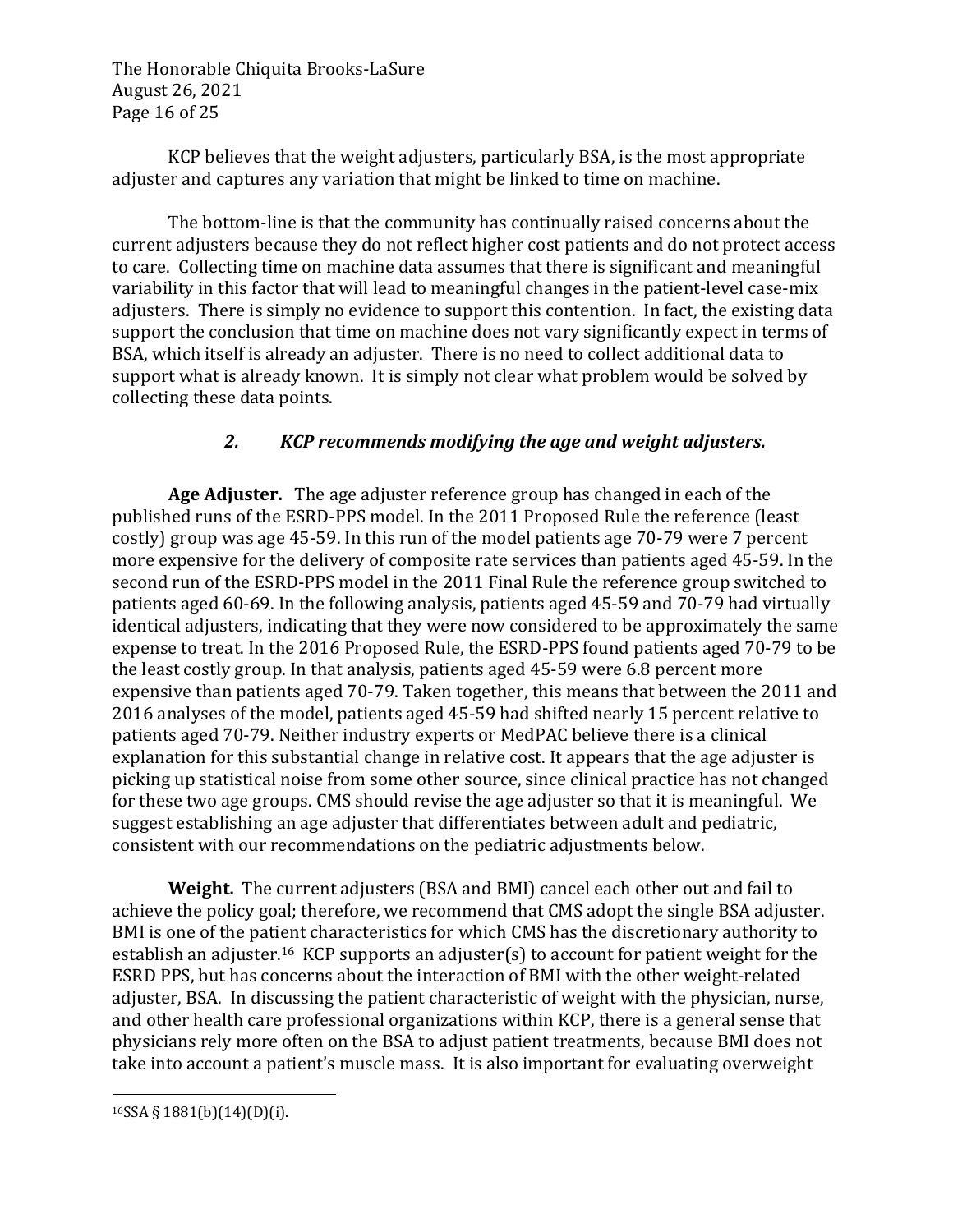The Honorable Chiquita Brooks-LaSure August 26, 2021 Page 17 of 25

patients, who require more time to dialyze. As currently designed these adjusters cancel each other out for certain patients and do not achieve the goal of addressing higher costs for patients with these characteristics.

BMI and BSA are both variables for the same patient characteristic. As such, they are highly correlated and should not function as independent variables in a regression analysis because they essentially measure the same thing. Patients who are underweight and qualify for a positive adjuster for low BMI are also subject to a BSA adjuster, which applies to all patients, including those with a low BMI. The BSA adjuster for low BMI patients is negative and offsets almost all of the benefit of the positive low BMI adjuster.

Thus, rather than continue adjusters that cancel each other out, KCP recommends that CMS rely upon the BSA adjuster to focus on patients who are overweight.

### **C. KCP** continues to support right-sizing the outlier pool by allowing it to be less than 1.0 percent.

As noted in Section I of this letter, KCP remains concerned that CMS's calculations continue to overestimate the size of the outlier pool. This result has led to significant dollars being taken out of the system over the years. While CMS has consistently lowered the threshold for outlier eligibility, but that approach has not worked.

With calcimimetics being added to the bundle's base rate and qualifying for outlier payments, CMS has increased the size of the outlier pool for the first time. The Moran Company found that while IV calcimimetics appeared on only 8.4 percent of claims, they account for 74 percent of outlier-eligible claims. Claims without calcimimetics make up 72.6 percent of all claims, but only 21.2 percent of all outlier-eligible claims. Similarly, claims using only oral calcimimetics make up 18.8 percent of all claims, but only 4.5 percent of outlier-eligible claims.<sup>17</sup> This means that the outlier pool is now uniquely sensitive to changes in the utilization and price for calcimimetics. If there is a change in price or utilization, the outlier pool will be dramatically impacted.

We appreciate that CMS requests comments on alternative options for calculating the outlier pool withhold. KCP agrees that estimating the retrospective FDL trend using historical utilization data would provide a better calculation of the outlier pool withhold. The Technical Expert Panels (TEP) analyses have demonstrated that using utilization trends to project future thresholds would allow CMS to be closer to paying out a one percent outlier pool. However, this policy, as well as the current static model, assume a predictable environment. New innovative products are on the cusp of approval. They could receive TDAPA before being added to the bundle. These products will result in the historic curves not being a good match. Changes in utilization or price increases in the

<sup>&</sup>lt;sup>17</sup>The Moran Company "2021 ESRD NPRM Decision Memo #3: Outlier Data" (*available upon request*).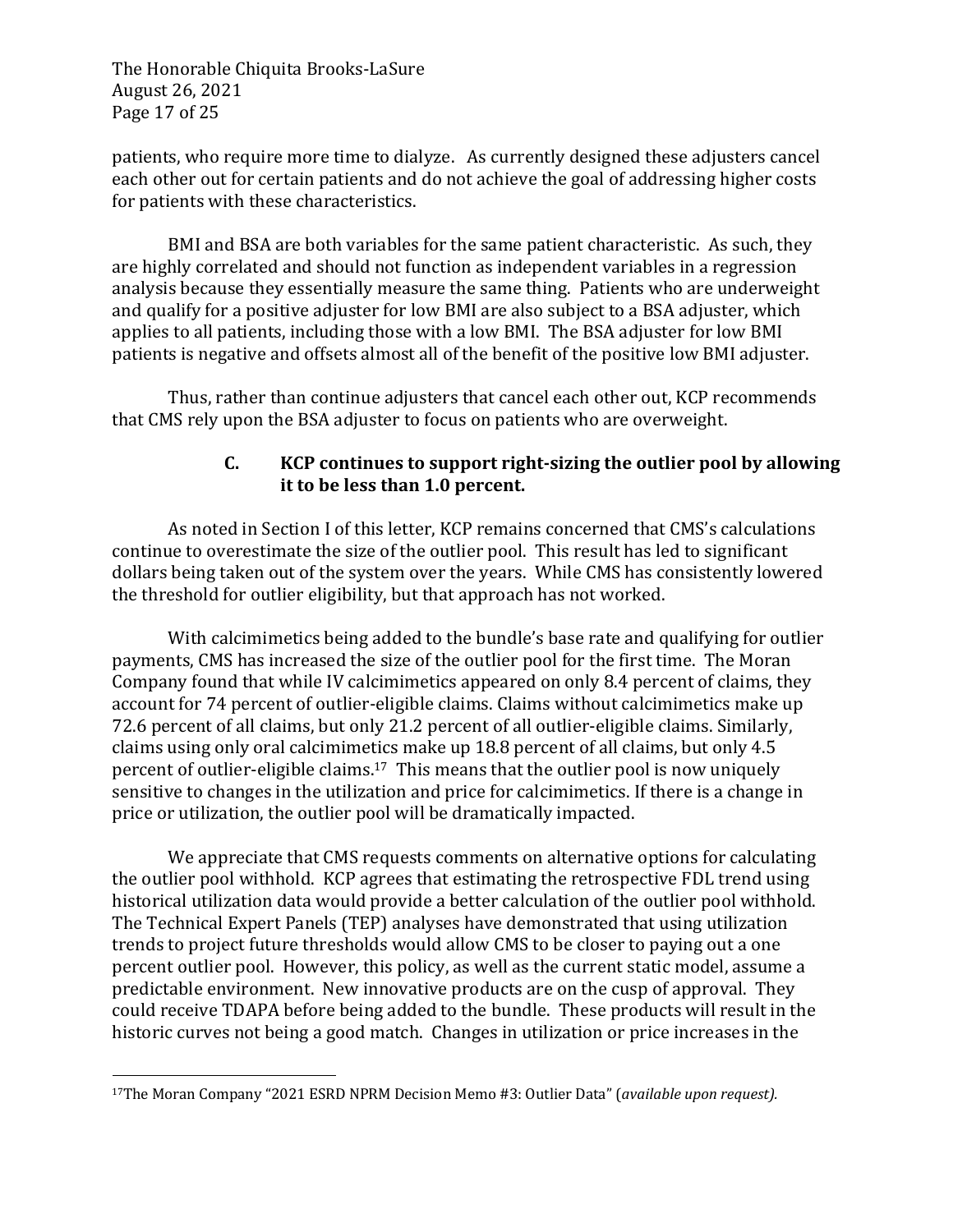The Honorable Chiquita Brooks-LaSure August 26, 2021 Page 18 of 25

products could move the thresholds in directions not anticipated when the withhold is calculated. 

These exciting innovations will affect the use of the ESRD outlier services over time. They are some of the factors that make it difficult to anticipate changes in utilization over time and will be difficult to forecast accurately. As KCP has commented previously, nephrologists and facilities need two to three years of experience with a new product to understand how it can be effectively adopted. In addition, we want to make sure that patients who have needed the outlier pool historically are not shut out from it as these products come forward. The Moran Company estimates that only one percent of claims where no calcimimetics were used are projected to be eligible for outlier payments when calcimimetics came into the bundle. These factors affecting the outlier pool may be difficult to judge real-time and would likely have little precedent looking at historic trends.

CMS also proposes adopting a payment reconciliation option that would provide an add-on payment adjustment to address years when the outlier pool did not pay out fully and a "clawback" for years when the amount paid out exceeded that withheld. Based on our understanding of Medicare payment policy generally, this "true-up" process would be unprecedented in the Medicare program. With lags in the claims process and refiling of claims often over different calendar years, it could be difficult to calculate accurately such differences. Therefore, while KCP appreciates that this proposal attempts to address the concerns we have expressed about funding that is supposed to be directed to patient care being removed from the program, a payment reconciliation option seems like it would trade one problem for another.

Additionally, federal courts have historically struck down in the context of the hospital reimbursement system policies that sought to claw back overpaid outlier dollars or to settle claims. Given this line of cases, it is not clear that CMS has the authority to implement either the add-on or payment reductions contemplated in the RFI.

Given the concerns we have with the options in the RFI, KCP continues to advocate for CMS allowing the outlier pool withhold to be less than 1.0 percent. The statute does not create a floor, so CMS has sufficient authority to set the pool at or close to the amount it paid out during the previous years. Our recommendation for CY 2022 is an example of how this would work. Because CMS paid out 0.6 percent of the pool in the previous years, it should set the outlier pool at 0.6 percent for CY 2022. This policy allows for the flexibility of increasing the pool when necessary, avoids the disruption that could create problems for a trend analysis, and eliminates the risk of miscalculation of a payment reconciliation proposals. 

The RFI also asks for comments on any anticipated effects enrollment changes in Medicare Advantage  $(MA)$  plans might have on the use of ESRD outlier services. To the extent that MA plans are not permitted to cherry-pick or lemon-drop patients, there would seem to be little impact on the outlier pool. However, as we have noted in previous letters,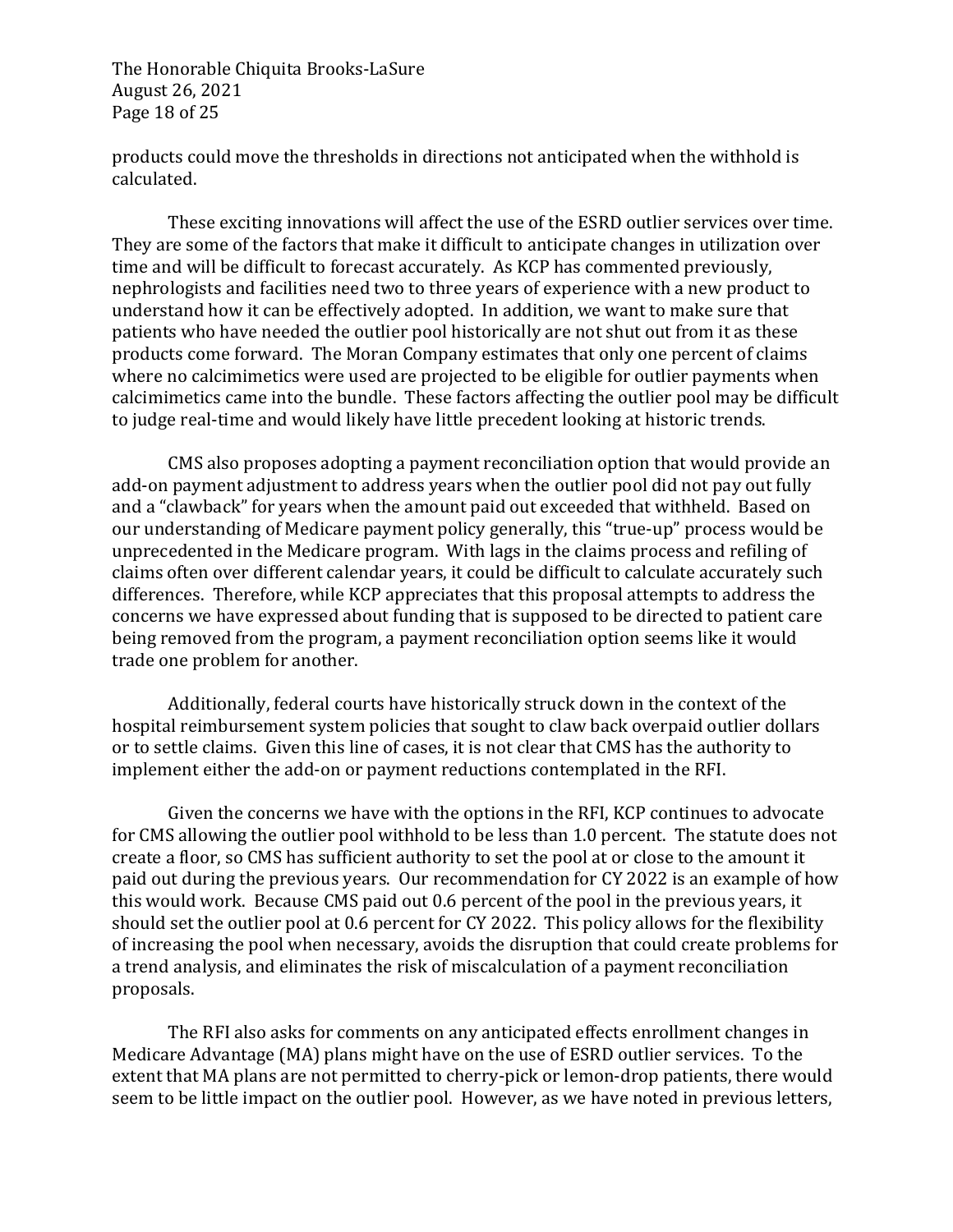The Honorable Chiquita Brooks-LaSure August 26, 2021 Page 19 of 25

KCP remains concerned that the decision to modify network adequacy standards that apply to nephrology care and completely eliminate network adequacy rules designed to protect patients' access to dialysis facilities will discourage many patients from enrolling in MA plans, especially those that might need more specialized treatment or require additional medications. To the extent this scenario were to occur, it could result in "outlier" patients remaining in traditional Medicare and the healthier patients enrolling in MA plans. At that point, the outlier pool could become skewed. We encourage the Part B and Part C groups to work together to make sure that MA plan networks include the providers and services that individuals who require dialysis need. We also encourage CMS to monitor the situation and work closely with the community to try to avoid this problem from occurring.

### **D. KCP** supports ASPN's recommendation for the pediatric dialysis **payment and cost reports.**

KCP agrees with ASPN that the magnitude of total costs and pediatric multipliers do not reflect the total costs of ESRD care delivered to pediatric dialysis patients. Part of the reason is that pediatric patients require providers who specialize in pediatric care. There are additional costs associated with educating and training not only children (when appropriate), but also their parents and caregivers, including allowing for smaller staff to patient ratios that necessary for adult patients. Professional also include teachers and child life specialists that require additional resources to provide. Pediatric units must also stock not only standardized equipment, but also equipment that is tailored to meet smaller children. 

ASPN and KCP agree that duration of treatment is not a valid proxy for the composite rate costs per treatment for pediatric care. We support ASPN's recommendation that a combination of age, weight, and pediatric-specific comorbidities be used as a proxy for composite rate costs. Comorbidities include:

- Failure to thrive/feeding disorders
- Congenital anomalies requiring subspecialty intervention (cardiac, orthopedic, colorectal)
- Congenital bladder/urinary tract anomalies
- Solid organ or stem cell transplant
- Neurocognitive impairment
- Global developmental delay
- $\bullet$  Cerebral palsy
- Seizure disorder
- Chronic lung disease (and ensuing dependency on CPAP and ventilators)
- Inability to ambulate or transfer

Although all of these comorbidities significantly impact the provision of pediatric dialysis care, neurocognitive impairment and global developmental delay are often more longitudinally complex since they continue to pose significant management challenges even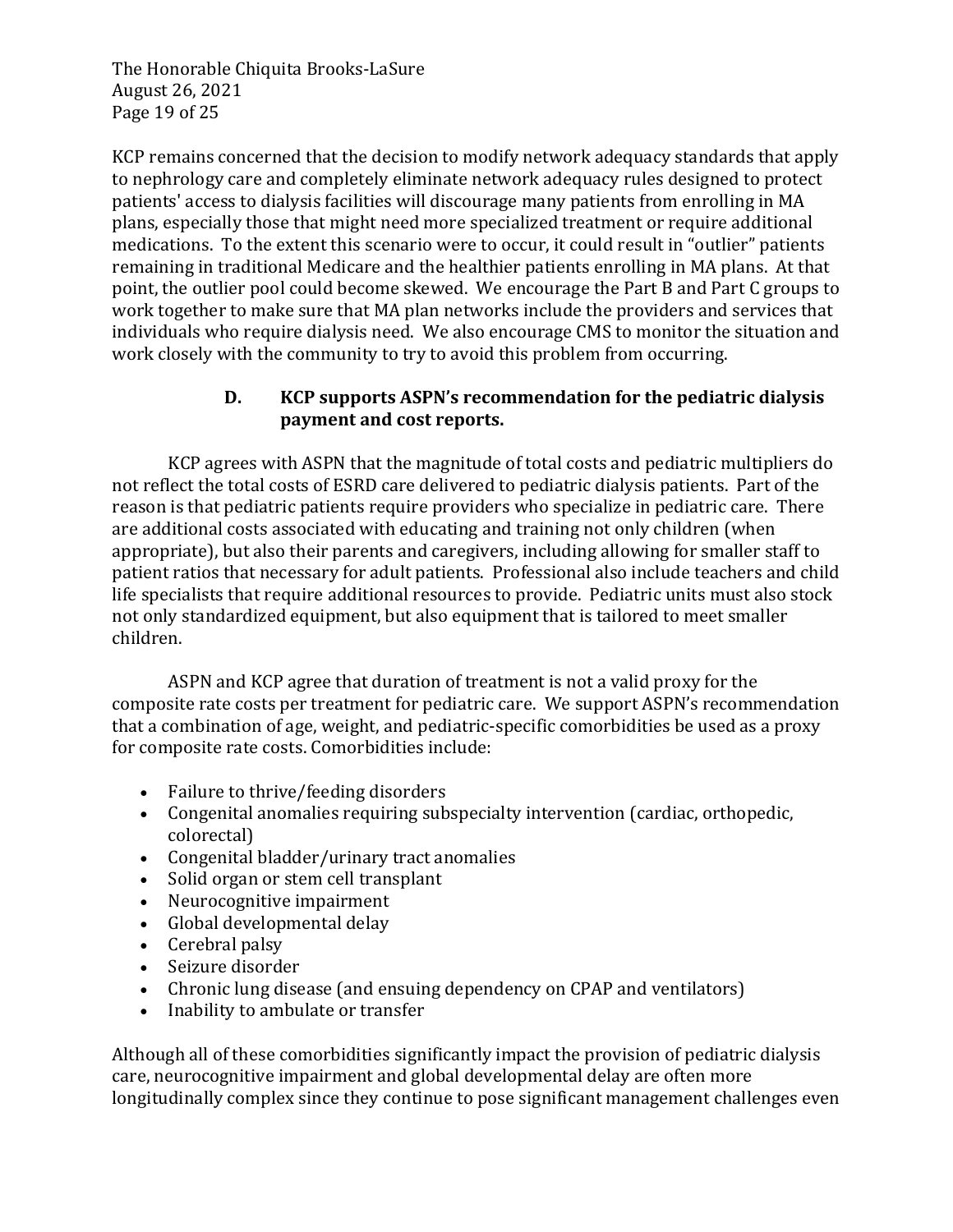The Honorable Chiquita Brooks-LaSure August 26, 2021 Page 20 of 25

as the child ages and there are not treatments or procedures that can readily ameliorate the underlying condition. Adolescents or young adults with profound neurocognitive impairment or global developmental delay continue to be complex despite their age and size and often require long-term a much more intense utilization of staff resources.

Because of the range of children who require dialysis, KCP supports ASPN's suggestion that the cost of care be broken into different age group categories:  $\leq 6$  years old, 6-11 years old, and 12-18 years old. Younger children may require more resources to treat than their older counterparts.

We also believe it is not appropriate to incorporate pediatric patients into the estimation of multipliers for both adult and pediatric populations. Given the extremely small number of pediatric patients, including pediatric patients as well as adults in the estimation of multipliers for both the adult and pediatric populations will result in multipliers that reflect only the adult population.

As CMS may recognize from other hospital cost report discussions, hospitals often triage their cost reporting obligations focusing on those that affect reimbursement over those that does not. This fact is true when it comes to pediatric dialysis costs as well. Despite efforts to educate reporting and billing staff, many hospitals have often made an administrative decision that the burden and complexity of reporting outweighs any revenue generated. As a result, they expend very few facility resources on collecting these data. Streamlining the reporting required and making it more consistent with reporting required from the state Medicaid programs or the private payers would improve the reporting.

KCP supports the suggested ASPN has recommended with regard to the pediatric dialysis cost report.

|            | Number of patients currently in                                                |
|------------|--------------------------------------------------------------------------------|
|            | dialysis program                                                               |
| a l        | 0-less than 6 years old                                                        |
| b)         | 6-11 years old                                                                 |
|            | 12-18 years old                                                                |
| d          | 19-25 years old (includes transition to adult care)                            |
| $\epsilon$ | 26 years or older, if neuro-cognitive challenges/other medical challenges that |
|            | require specialized care at pediatric center                                   |

• Include Breakdown of Patient Age Groups (page 2, line 3):

#### • Pediatric-specific Supplies (page 4, line 9):

| ıч | $\mathsf{supplies}^*$       |
|----|-----------------------------|
|    | Pediatric-specific supplies |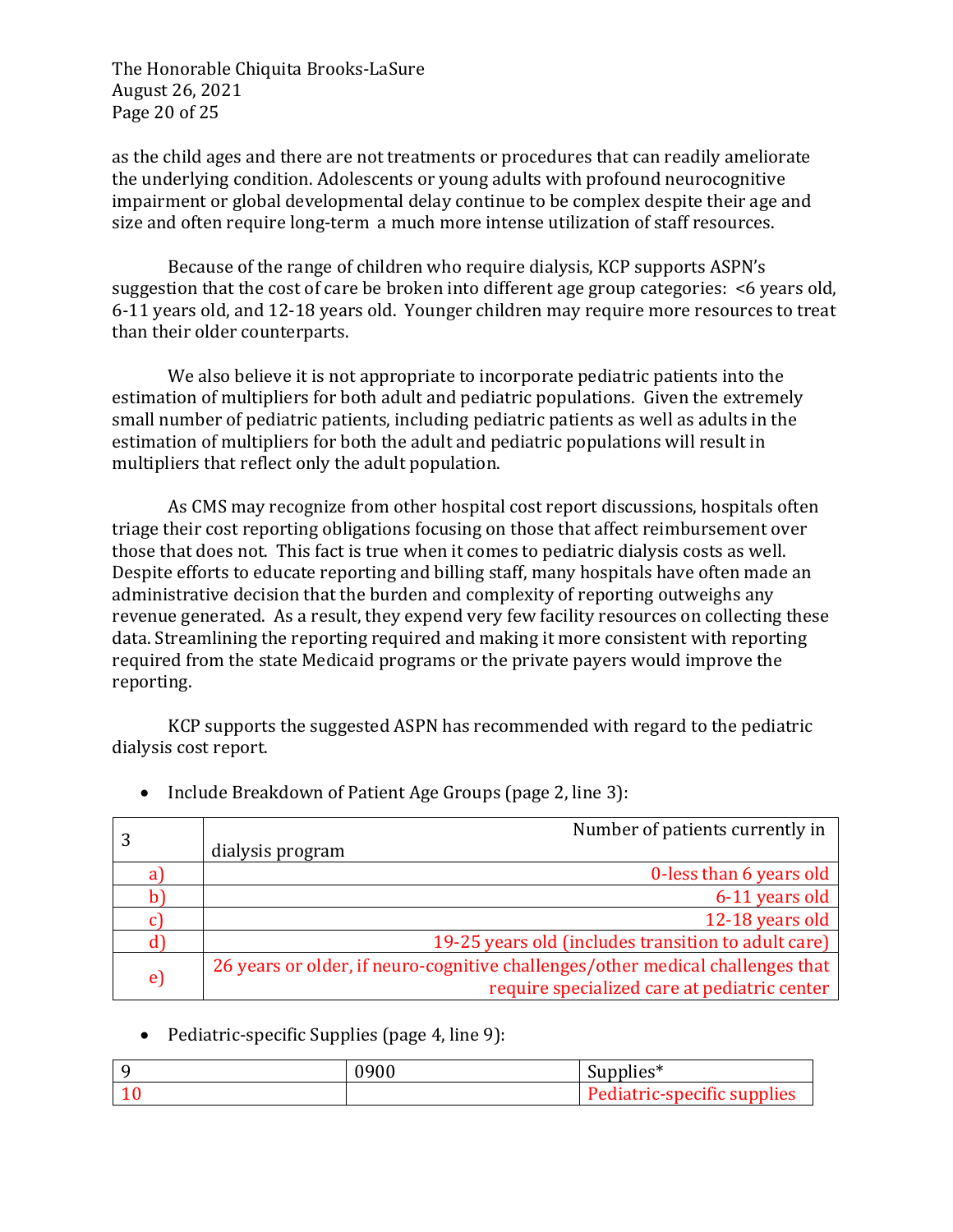- $\circ$  Pediatric-specific supplies includes pediatric dialyzer and special lines (pediatric, neonatal), Crit-Line for fluid removal monitoring, etc.
- $\circ$  Pediatric unit with percentage of patients over 15% would fill out pediatric line. (NOTE: This is to capture pediatric patients in adult units.)
- Facility Employees (page 2, lines  $22-31$ ): Add a sub-line for pediatric staff under the adult staff line

| 23 | <b>Registered Nurses</b>                              |
|----|-------------------------------------------------------|
| 24 | Registered Nurses with pediatric experience           |
| 25 | <b>Licensed Practical Nurses</b>                      |
| 26 | Nurses' Aides                                         |
| 27 | Technicians                                           |
| 28 | <b>Social Workers</b>                                 |
| 29 | Dieticians                                            |
| 30 | Pediatric dietitians                                  |
| 31 | Administrative                                        |
| 32 | Management                                            |
| 33 | Other (Specify)                                       |
| 34 | Designated as a pediatric unit (>50% patients <18 yo) |

We support updating the pediatric costs report to allow facilities to include costs that cannot be currently reported on the cost report, consistent with ASPN's recommendations.

#### **E. KCP** supports cost report reform, but the suggestions outlined in the RFI will not address the major issues with the current cost **reports.**

KCP appreciates that CMS is considering modifications to the cost reports; we believe these are long overdue. The cost report should be updated to reflect changes in policy, such as TDAPA and TPNIES. However, as noted in Section B addressing case-mix adjusters, cost reports are not an appropriate source of data for patient level costs, so any reform efforts should recognize that inherent limitation. In addition, cost report policy should also weigh the burden of data collection against the benefit to the system in collecting it. It is easy to ask for more data elements, but the more elements and the more complicated the instrument becomes, the more likely there will be errors. Given generally positive performance of the current cost report tool, we recommend targeting the modifications so that they reflect necessary changes and not overwhelm the system.

First, KCP asks that CMS update the cost report and the instructions to reflect the TDAPA and TPNIES policies. To support consistent reporting, we ask that CMS clarify at what time and on what lines dialysis facilities should record TDAPA and TPNIES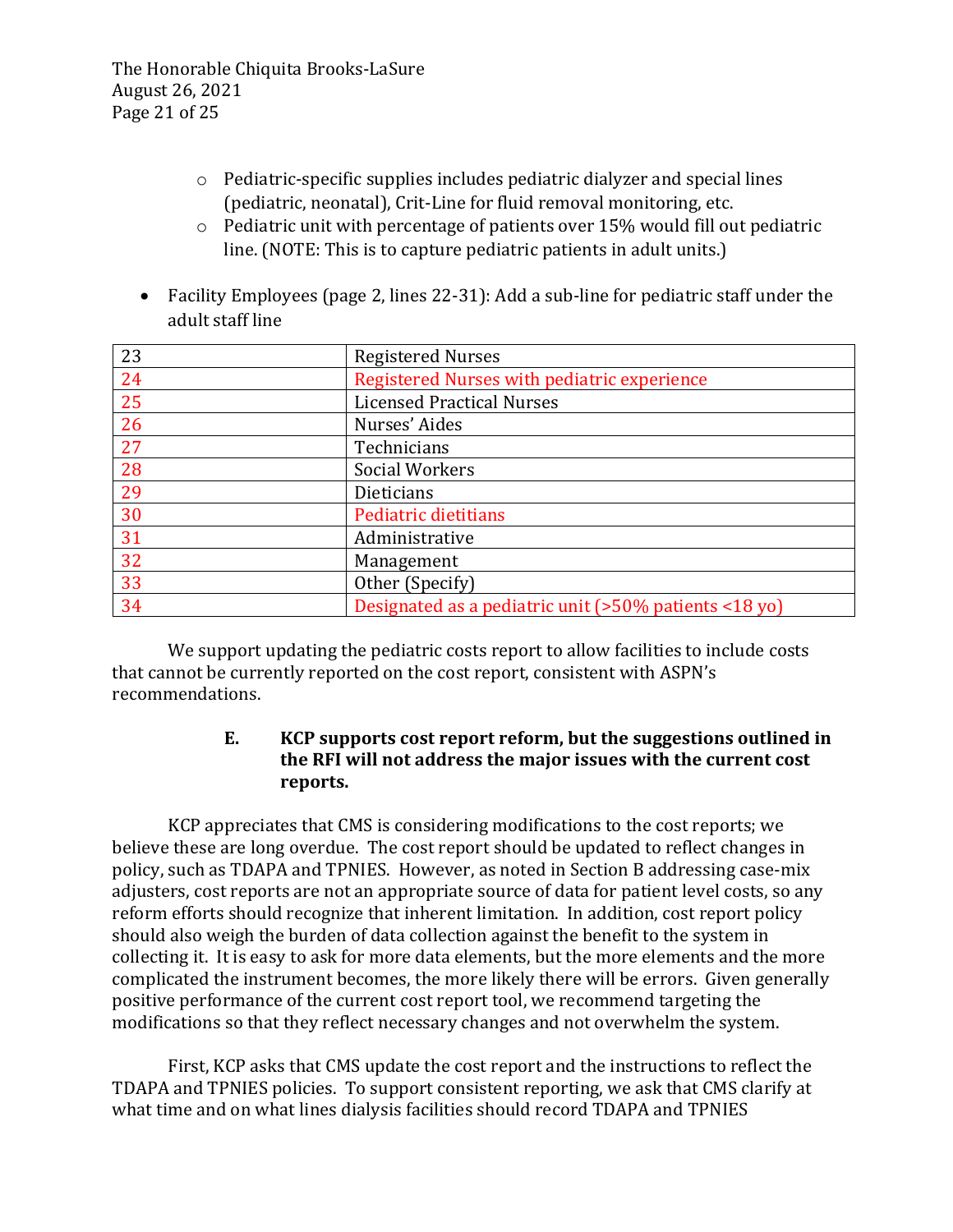The Honorable Chiquita Brooks-LaSure August 26, 2021 Page 22 of 25

reimbursement amounts. Because these will be product specific costs and there could be multiple TDAPA or TPNIES in a single year, we recommend that CMS provide options so that individual products can be recorded on their own lines. There should also be the flexibility in the cost report that anticipates new products coming to market so that the cost report does not need to be amended in advance of each product's FDA approval.

Second, KCP is concerned about and does not support the contractor's suggestion to document costs on the basis of actual use rather than the current proportional allocation policies. We believe proportional allocation is the appropriate policy for both capital costs and labor costs. The TEP participants also voiced significant concern with this approach. Allocation is a fundamental concept for all Medicare payment systems. There has been no evidence to suggest that the current proportional allocation system misaligns costs or creates a problem. Given that this is a prospective payment system with a bundle, it is not clear how unbundling the items and services, such as gloves, masks, or tubing, would improve the payment system. The burden clearly outweighs any benefit, given that dialysis facilities would have to install new tracking systems, and the complicated proposals outlined in the TEP materials is practically unworkable in the real world. Therefore, we strongly recommend that CMS maintain the current proportional allocation policy.

Third, KCP appreciates the deep dive into capital and labor costs. However, the TEP contractor recommendations seek to add elements for which CMS already has the data on the cost reports. It is not clear how a different level of granularity will help improve the payment system, especially in a bundled environment. For example, in the labor category, the contractor proposes increasing the current number of labor categories to more than 100. Yet, when the bundled rate is set, it will rely upon the total rolled up number. There is no clear benefit for increasing the burden on dialysis facilities by parsing out more labor categories, when the information needed to evaluate payment rates is already available. In terms of capital costs, the cost reports already stratify costs by modality and in more detail that the alternative set forth in the TEP materials. As noted already, it is more appropriate to use proportional allocation methods than to tract actual costs across modalities.

In addition, the TEP contractor suggested changing the labor standards to the Bureau of Labor Statistics (BLS) NAICS codes for management and administration. KCP does not support this change. The BLS codes do not include many of the labor categories relevant to dialysis facilities, as the TEP contractor recognized by proposing additional categories. Second, the definitions of the categories are not clear and could lead to great confusion. The current Inpatient Prospective Payment System job categories, which are also used on other cost repots, align much better than the BLS codes and should be retained. We, similarly, do not support the shift to the BLS occupational categories for outpatient care centers for the same reasons noted already.

While it is true that labor costs are rising, adding complexities to the labor categories that could introduce confusion or inaccuracy in cost reporting is not the answer. As KCP as noted previously, State laws and work force shortages drive the increasing costs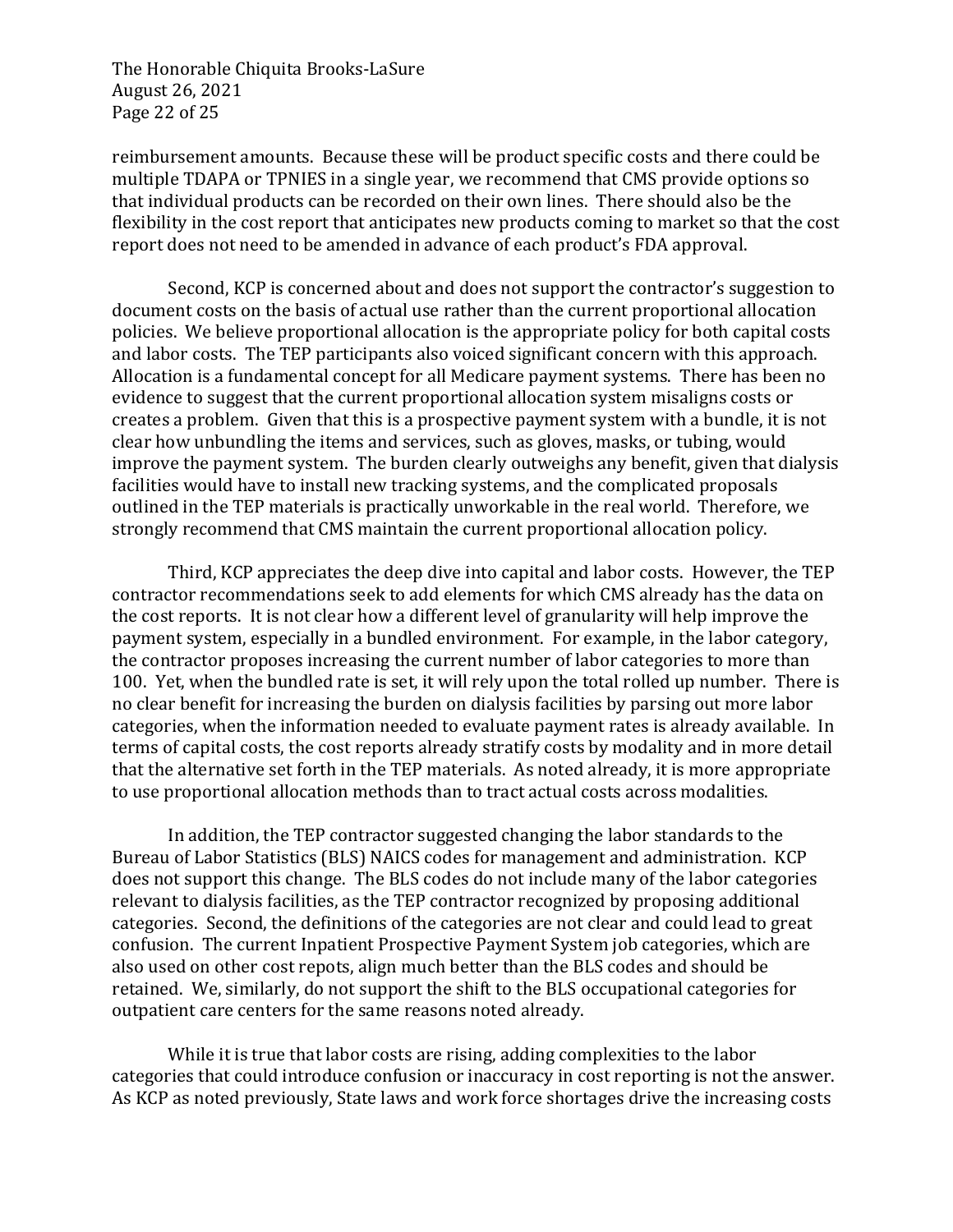The Honorable Chiquita Brooks-LaSure August 26, 2021 Page 23 of 25

for the most part. These costs are reflected by the existing cost data elements. However, they lag behind current costs significantly. Rather than rearrange the data elements, we ask that CMS address the problem by using more current wage data and evaluating the bundled rate each year using its authority under 42 U.S.C.  $\S$  1395rr(b)(2)(B) to assess the adequacy of the payment rate.

Similarly, KCP does not support the TEP contractor's suggestions related to supplies and lab costs. The TEP considered and rejected the idea of trying to break out the former composite rate supplies and labs between those that are for services that were composite rate services and those that were not. Non-ESRD related drugs, supplies, and labs, as well as those used with AKI patients, were not part of the composite rate. As such, there are no composite rate costs associated with these proposed categories. It does not make sense to try to perpetuate the former composite rate payment system in the cost report when the Congress eliminated it in favor of a single bundled payment amount.

Fourth, KCP reiterates our request that CMS allow facilities to include the 50 cents per treatment Network Fee on their cost reports. Consistent with our previous comments, this amount can be easily verified based on CMS-created documents already produced. The reduction in the rate should be taken into account when assessing the adequacy of the payment system, which cannot be done without the amount being included on the cost reports. 

To achieve this goal, KCP recommends that CMS add the Network Fee as a revenue reduction on Worksheet D. CMS already includes the Network Fee on the PS&R, which facilities can use to obtain accurate and verifiable data, along with beneficiary coinsurance amounts. CMS addresses the coinsurance amount through Worksheet E, but the Network Fee is currently left off of the cost reports.

Given the reliance of the Congress and its advisory commission, MedPAC, on the cost reports for determining appropriate reimbursement policy, it is important that the cost reports include costs that are related to the care of Medicare beneficiaries. The Network Fee is such a cost. Without including that amount, policy-makers cannot calculate correct margins. It is in the interest of all policymakers that the information provided is as accurate as possible. Therefore, we encourage CMS to add the Network Fee on the facility cost reports beginning in 2022.

Finally, we support the suggestions to improve the instructions for the cost reports. This request goes beyond capital cost reporting instructions. We ask that CMS review with the community the cost report instructions through an informal guidance process and update them to provide clarity and consistency. KCP members would welcome the opportunity to review specific wording changes and suggest modifications to the instructions to support more consistent reporting by eliminating vague or confusing language that result in facilities interpreting the requirements differently.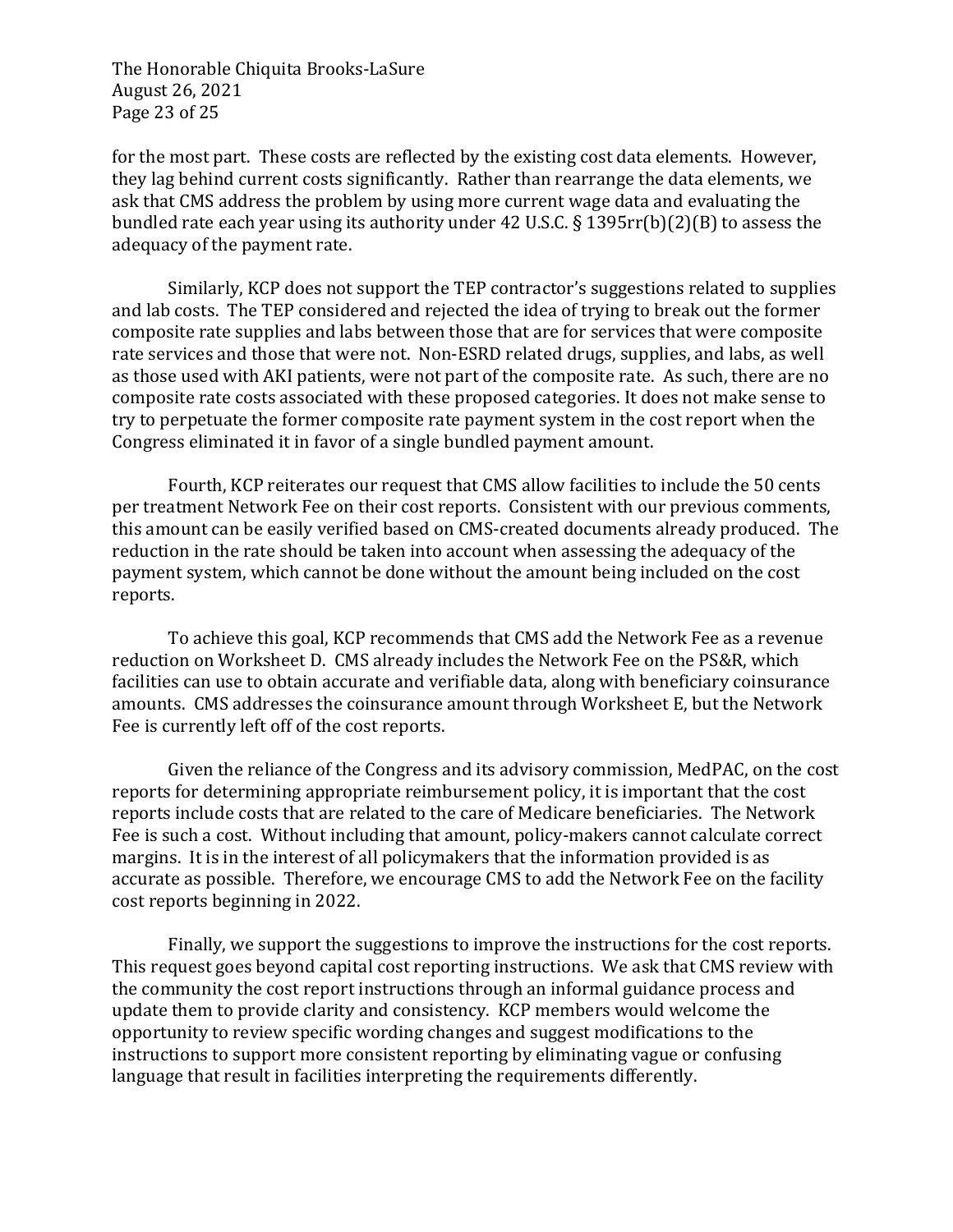The Honorable Chiquita Brooks-LaSure August 26, 2021 Page 24 of 25

#### **F. KCP** supports allowing individuals with AKI to select home **dialysis.**

It has become clear that one of the complications of COVID-19 is AKI. The range of patients experiencing AKI is varied. The risk of AKI is 2-5 percent in certain papers, but as high as 19-23 percent for hospitalized or critically ill patients. As we noted in our comment letters on the COVID-19 Interim Final Rule, there are more AKI patients than ever before. To address this surge in patients, some hospitals have started these patients on home dialysis. Yet, once they are discharged, the rules of the Medicare program will not reimburse for these patients, because by regulation the reimbursement is limited to incenter dialysis. We ask that CMS reimburse providers for COVID-19 patients with AKI who are placed on home dialysis when hospitalized during the PHE.

The experience of the pandemic has shown the importance of the home dialysis modality. Thus, while we continue to ask CMS to provide an immediate waiver to allow AKI patients to select home dialysis during the PHE, we also believe that the clinical experience and data support expanding this option beyond the pandemic. The decision for individuals with AKI to select home dialysis should be a shared decision with the individual and the prescribing physician instead of being subject to a blanket prohibition. These patients would receive the standard training necessary for receiving home dialysis.

#### **V. Conclusions**

Thank you again for the opportunity to provide comments on the Proposed Rule. We appreciate the RFI and efforts to address many outstanding concerns KCP has raised about the ESRD PPS. We also believe that there are some of these recommendations that have been well vetted already and could be implemented for CY 2022; we encourage CMS to make these changes in the final rule. Please do not hesitate to reach out to Kathy Lester, our counsel in Washington, if you have any questions. She can be reached at klester@lesterhealthlaw.com or 202-534-1773.

Sincerely,

**John Butler** Chairman